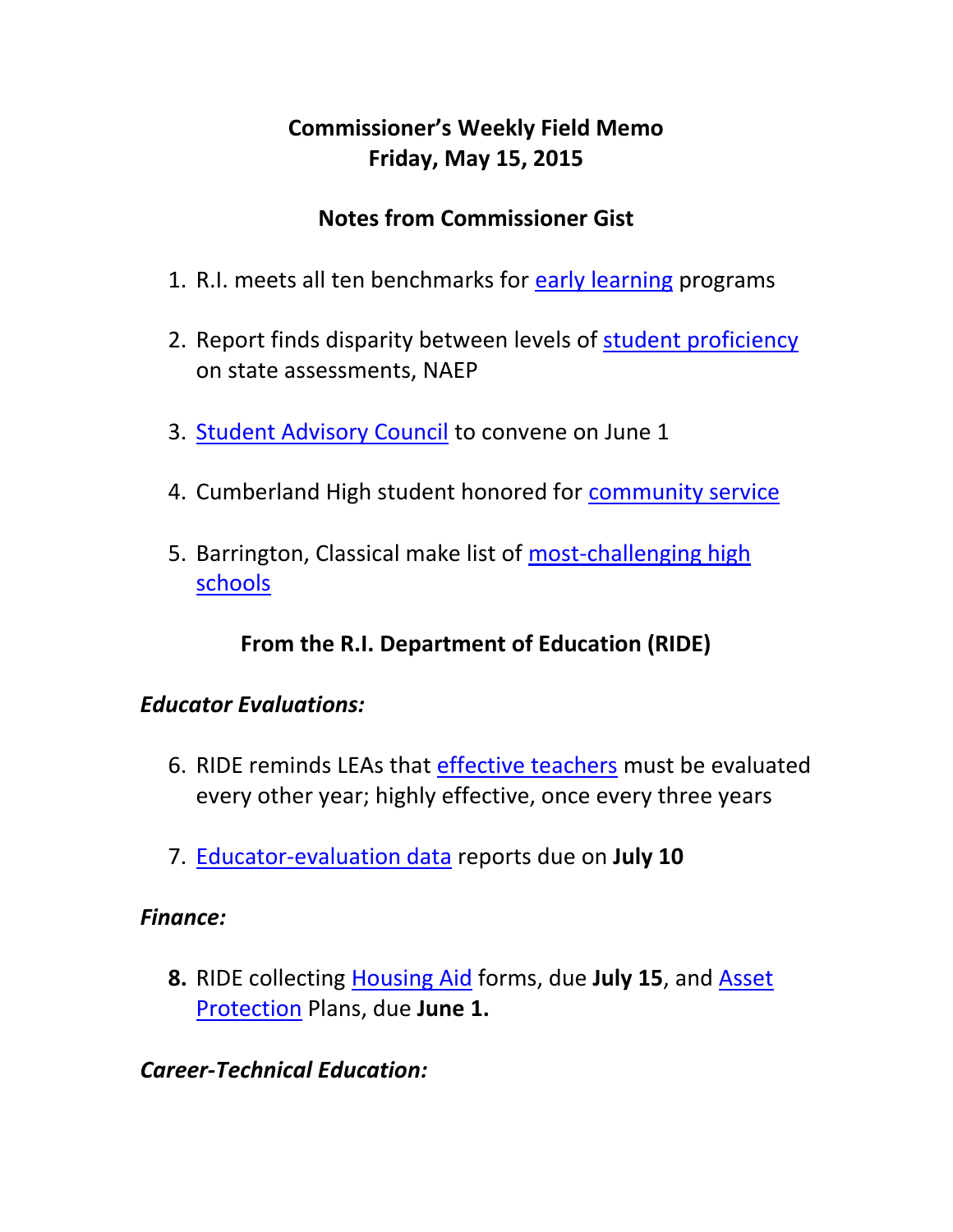9. RIDE seeking applications for grants for [career-technical](#page-15-0)  [programs](#page-15-0)

#### **From other state agencies and organizations**

10. Governor's Workforce Board schedules meeting on [career-readiness credentials](#page-17-0)

### **From the U.S. Department of Education**

- **11.** President Obama announces new efforts to encourage reading, expand access to [libraries](#page-18-0)
- 12. New data show decline in incidents of [bullying](#page-19-0)

## **From other federal departments**

13. U.S. Navy offers classroom materials on [Naval history](#page-20-0) in R.I.

### **From other organizations**

14. Researchers seek student participation in anonymous survey on [school climate](#page-21-0)

## **Action Item Calendar**

May 22: [CRP](http://www.ride.ri.gov/Portals/0/Uploads/Documents/050815-FM.pdf) due for summer activities June 1: Asset Protection Plans due (see [below\)](#page-13-0)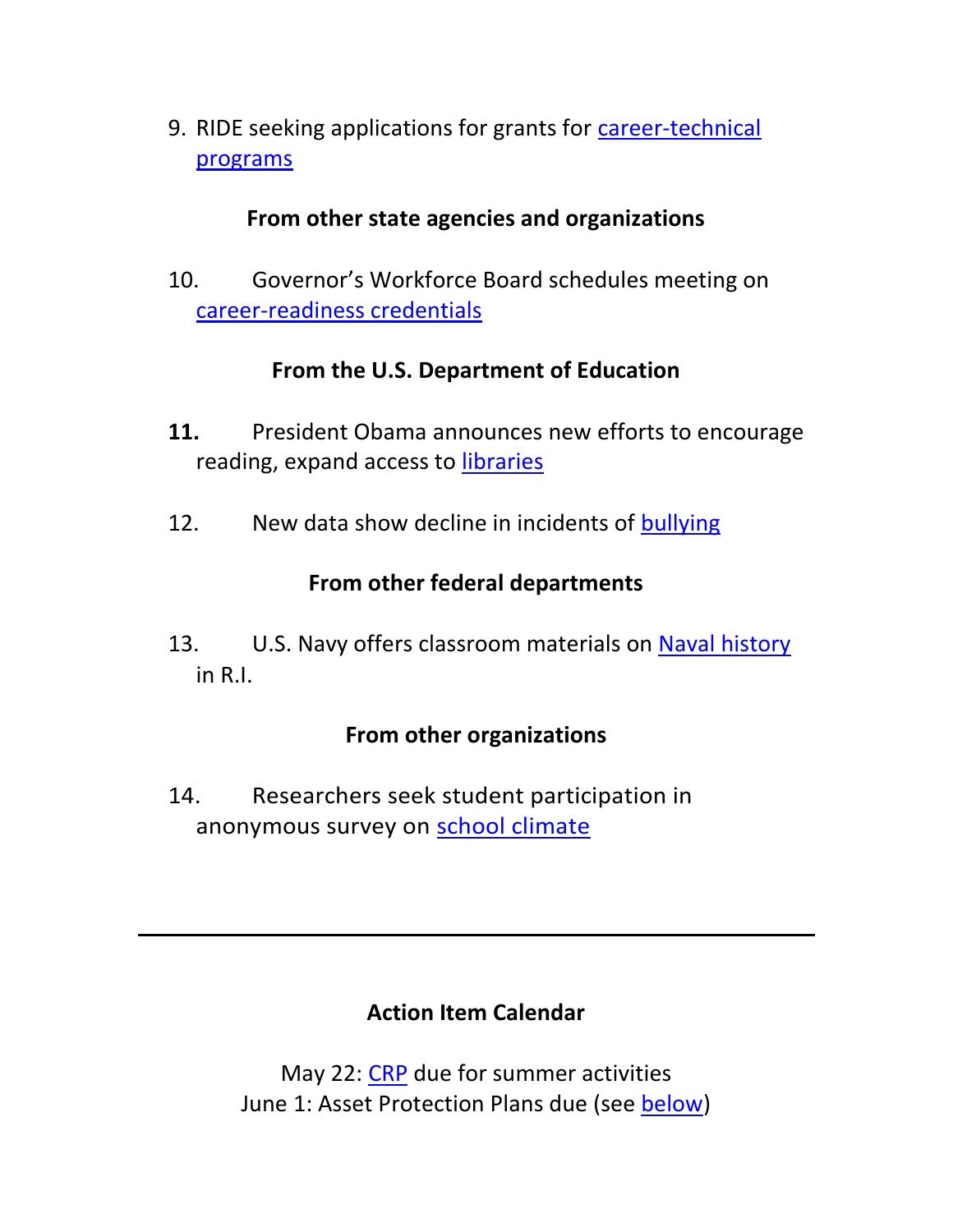June 2: [Student contact](http://www.ride.ri.gov/Portals/0/Uploads/Documents/050815-FM.pdf) file due June 5: Preliminary [CEIS data](http://ride.ri.gov/Portals/0/Uploads/Documents/FieldMemos/040315-FM.pdf) due June 5: School [Health](http://www.ride.ri.gov/Portals/0/Uploads/Documents/050815-FM.pdf) report due June 5: Preliminary [Homeless](http://www.ride.ri.gov/Portals/0/Uploads/Documents/050815-FM.pdf) and Title I files due June 5: [Disproportionality](http://www.ride.ri.gov/Portals/0/Uploads/Documents/050815-FM.pdf) Performance Report due June 17: [CEIS Report](http://ride.ri.gov/Portals/0/Uploads/Documents/FieldMemos/040315-FM.pdf) due June 30: [Dual-enrollment](http://ride.ri.gov/Portals/0/Uploads/Documents/050115-FM.pdf) polices completed June 30: [Preschool](http://www.ride.ri.gov/Portals/0/Uploads/Documents/050815-FM.pdf) Performance Report due July 1: [CRP](http://www.ride.ri.gov/Portals/0/Uploads/Documents/050815-FM.pdf) due July 10: Educator-evaluation reports due (see [below\)](#page-12-0) July 15: [Special Education](http://www.ride.ri.gov/Portals/0/Uploads/Documents/050815-FM.pdf) Performance Report due July 15: Housing Aid forms due (see [below\)](#page-13-0)

### **Notes from Commissioner Gist**

### <span id="page-2-0"></span>**1. R.I. meets all ten benchmarks for early learning programs**

A report that the National Institute for Early Education Research released on Monday, The State of Preschool 2014, finds that Rhode Island meets all ten of the quality standards, or benchmarks for early learning, one of only five states to meet all of the benchmarks. The benchmarks include having comprehensive early learning standards, significant degree and training requirements for prekindergarten teachers and assistants, strong requirements for class sizes and staff-to-child ratios, and strong requirements for screenings and referrals, meals, and monitoring. This marks the  $5<sup>th</sup>$  consecutive year that Rhode Island has met all 10 standards.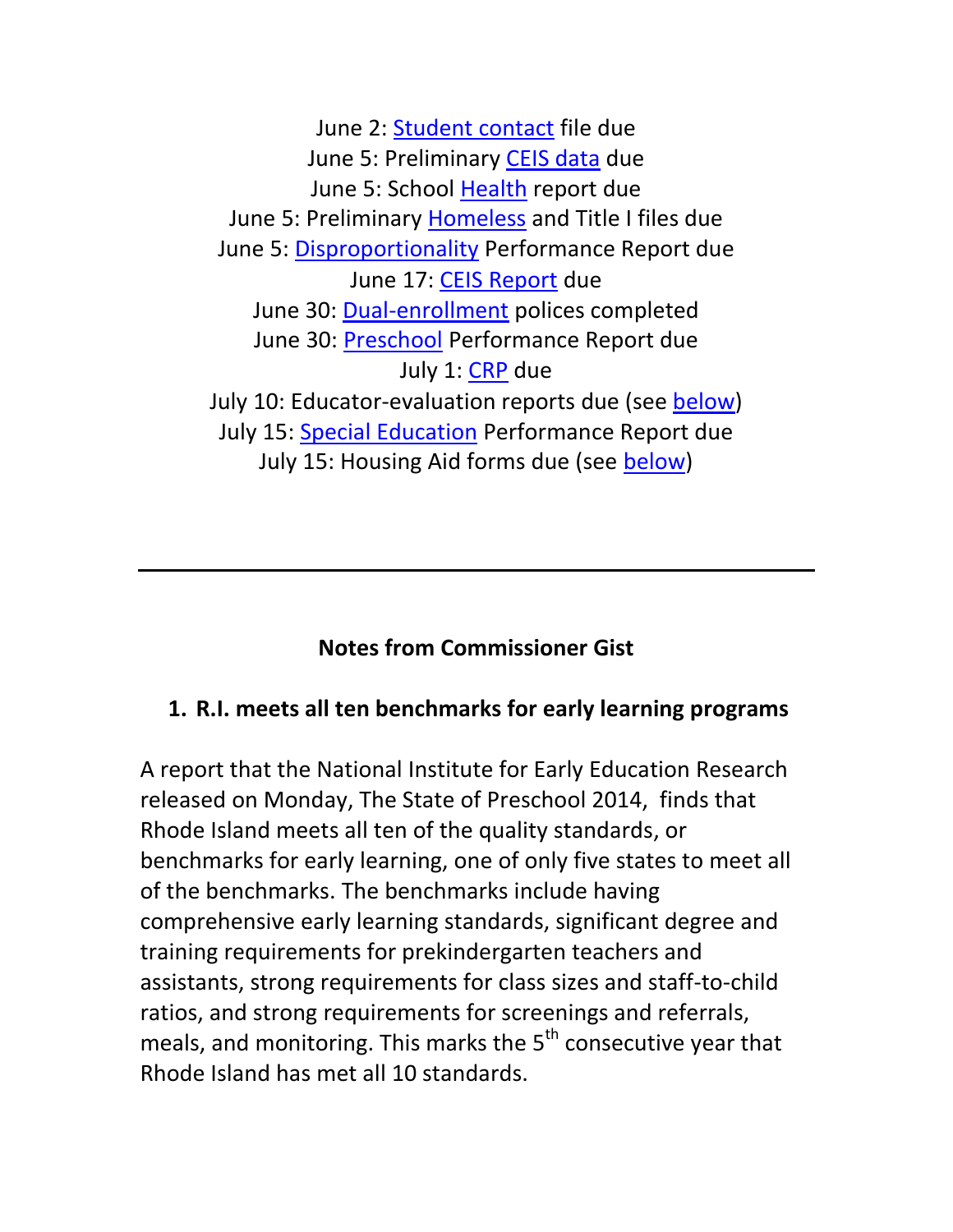The report ranks Rhode Island  $4<sup>th</sup>$  in the country on overall perchild spending for children enrolled in state-funded prekindergarten programs (\$8,335 per child in 2014). Because of limited seat availability in the Rhode Island Pre-kindergarten Program, Rhode Island ranks only  $40<sup>th</sup>$  based on the percentage of 4-year-olds enrolled in state-funded pre-kindergarten, including only 2 percent of all 4-year-old children and no 3-year-old children. Governor Raimondo's proposed Fiscal Year 2016 budget would enable us to expand the Pre-kindergarten Program this fall and continue toward our goal of 60 state-funded pre-kindergarten classrooms by 2019.

As an educator with a background in early-childhood education, I know it is essential that all children, regardless of the economic status of their family or their community, have opportunities to enroll in high-quality early-learning programs. We have set high standards and expectations for early learning programs in Rhode Island, and it will be important going forward to continue expanding access to prekindergarten for all Rhode Island children.

You can read the report here:

<http://nieer.org/yearbook>

## <span id="page-3-0"></span>**2. Report finds disparity between levels of student proficiency on state assessments, NAEP**

A report that Achieve, Inc., released yesterday (May 14) compares for each state the percent of students attaining proficiency on state assessments against the percent of students attaining proficiency on the National Assessment of Educational Progress (NAEP). Much of this discussion comes down to the definition of, or standard for, proficiency. In short, NAEP sets a higher bar for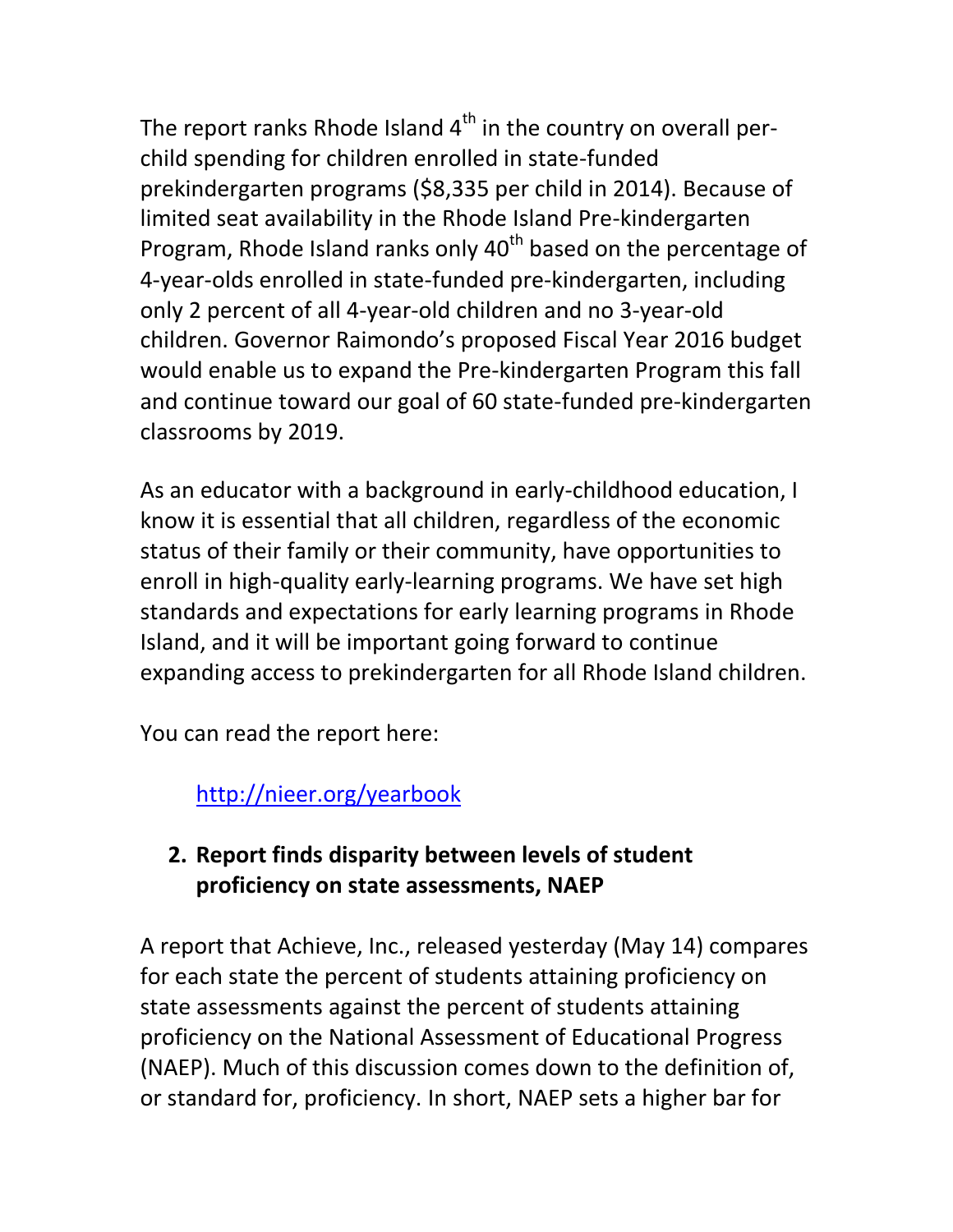proficiency than the bar for proficiency in Rhode Island and in virtually all other states.

The degree of disparity between state percent proficient and NAEP percent proficient varies widely. Regarding disparities, Rhode Island is slightly above the national average, with the 24<sup>th</sup>largest disparity in reading and the  $21<sup>st</sup>$ -largest in mathematics. As we would expect, the NECAP states all had nearly the same disparity between state proficiency and NAEP proficiency.

Until now, NAEP has been the only "common yardstick" through which states can measure and compare results on a national scale. As you know, we have transitioned this year from NECAP to the PARCC assessments. The PARCC results that we will receive in the fall will enable us to compare our results with the other states in the PARCC consortium, including such high-performing states as Maryland, Massachusetts, and New Jersey, and this information will be valuable to all states in the consortium. We will also be able to compare results across the consortium by school and by district. This information will be helpful to all of us as we examine data to improve student achievement.

We do not yet know what our proficiency rates will be on the PARCC assessments. We may see a decline in proficiency levels, bringing our state proficiency rate closer to the NAEP proficiency levels. Because 2015 is the baseline year for PARCC results, students, parents, and educators should not be unduly concerned about a decline in the reported proficiency rates on these new and more rigorous statewide assessments. Whatever our proficiency rates may be for the current school year, in the years ahead we will use the 2015 results as the starting point for measures of student growth, school progress, and closing achievement gaps.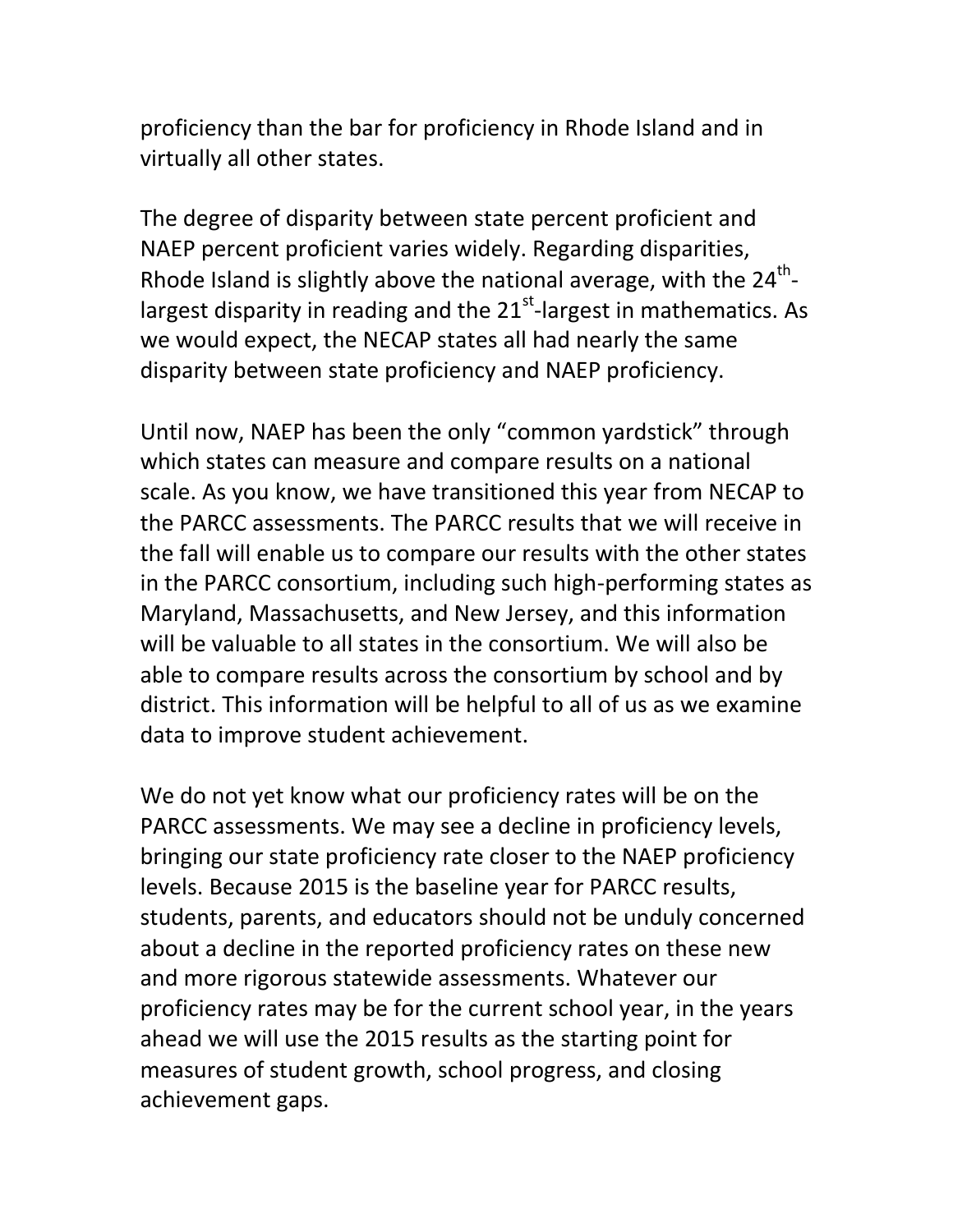# <span id="page-5-0"></span>**3. Student Advisory Council to convene on June 1**

Thank you for managing the elections of representatives to the Student Advisory Council. Thanks to your efforts and to the efforts of the teams in your high schools, we now have an advisory council made up of nearly 50 high-school students. The Council will convene here at RIDE on June 1, and the first order of business will be the election of a chairperson who will also serve as a nonvoting member on the Council on Elementary and Secondary Education. I am very glad that the student voice will be part of our on-going discussions on education policies and practices.

# <span id="page-5-1"></span>**4. Cumberland High student honored for community service**

Congratulations to Kayleigh Lapre, a junior at Cumberland High School, one of the State Honorees in the 2015 Prudential Spirit of Community Awards programs. Kayleigh received this award in recognition of her outstanding achievements in community service. Over the past two years, Kayleigh has collected from neighbors, schools, and businesses more than 2,600 pairs of jeans, which she has donated to children in homeless shelters. (Unwearable jeans were made into dog toys and given to an animal shelter and to dogs in foster homes.) Kayleigh's commitment to her community and to volunteer services is an inspiring example for all of us.

# <span id="page-5-2"></span>**5. Barrington, Classical make list of most-challenging high schools**

Congratulations to Barrington High School and to Classical High School, in Providence, both of which made the Washington Post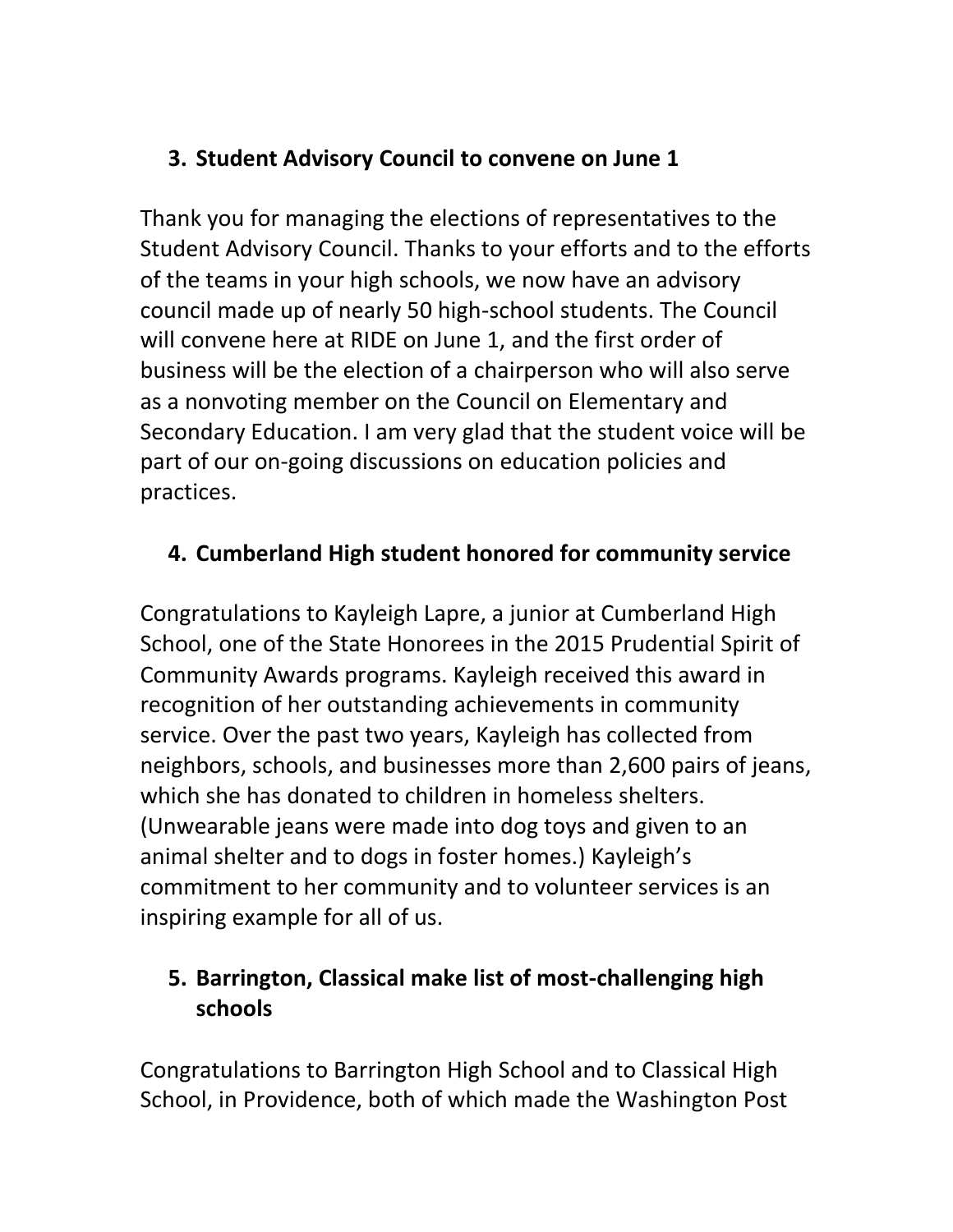list of America's Most Challenging High Schools. Schools made the list based on the number of advanced-placement assessments (such as AP tests) relative to the number of graduates. Classical High ranked #309 in the country, with an average of more than four tests per graduate. Barrington High ranked #1226, with an average of more than two tests per graduate. These two high schools recognize the importance of holding high expectations for students and offering all students the opportunity to participate in challenging coursework.

## **From RIDE**

### *Educator Evaluations:*

<span id="page-6-0"></span>**6. RIDE reminds LEAs that effective teachers must be evaluated every other year; highly effective, once every three years** 

As the current school year comes to a close, it's important to begin planning for next year's evaluation cycle. Please keep in mind that during the coming school year (2015-16) you must evaluate:

- all non-tenured teachers;
- all teachers using a new certificate;
- all teachers who received a rating of *Ineffective* or *Developing* during the current school year (2014-15); and
- all teachers who received a rating of *Effective* during the 2013-14 school year – *if* they were not evaluated during the current school year.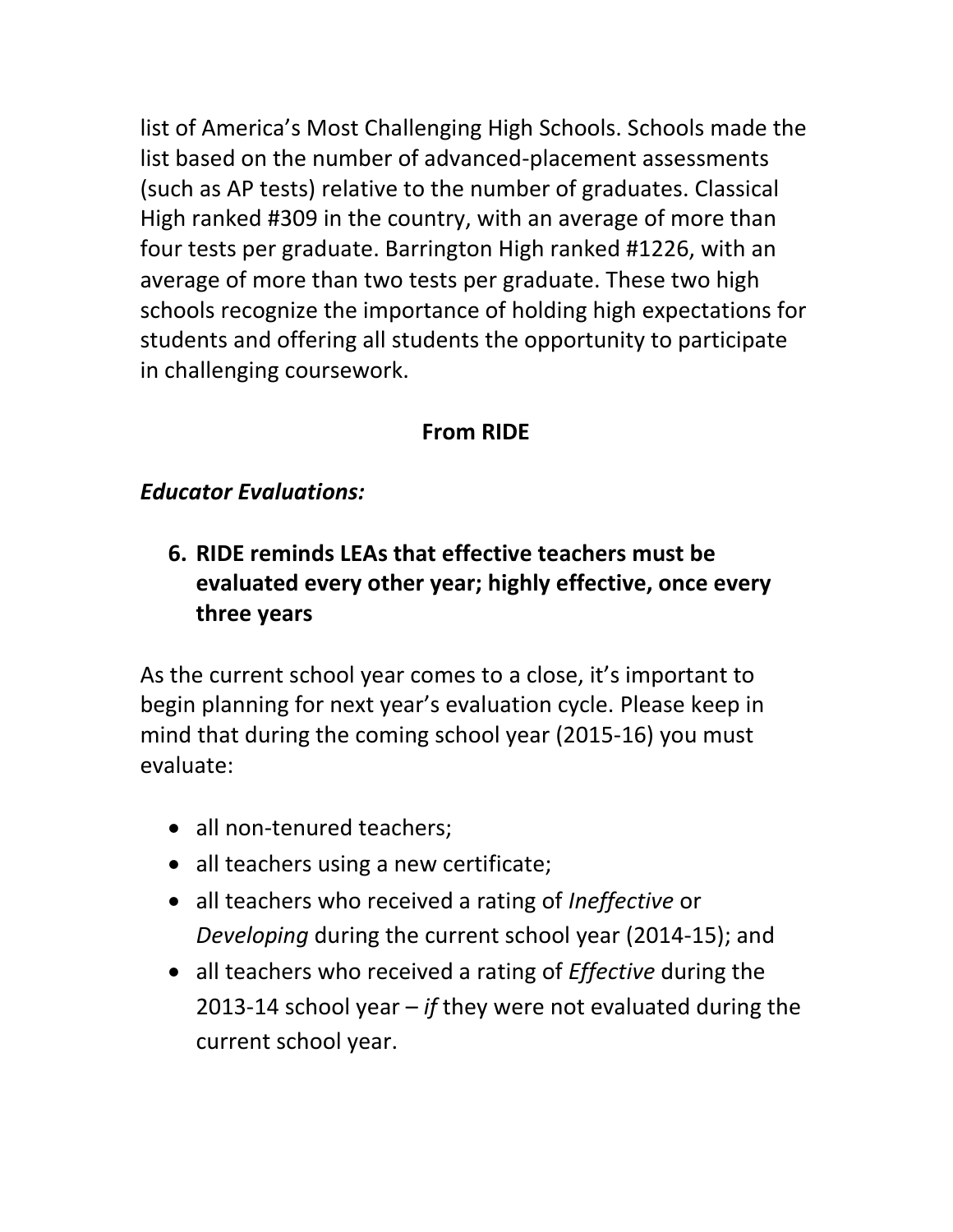Please the legal advisory and guidance below regarding [Rhode](http://www.ride.ri.gov/Portals/0/Uploads/Documents/Teachers-and-Administrators-Excellent-Educators/Educator-Evaluation/LEA-Implementation-Guidance/Interpretation_Senate_Bill_2738_Sub_A_RIGL_16_12_11.pdf)  [Island General Law §16-12-11.](http://www.ride.ri.gov/Portals/0/Uploads/Documents/Teachers-and-Administrators-Excellent-Educators/Educator-Evaluation/LEA-Implementation-Guidance/Interpretation_Senate_Bill_2738_Sub_A_RIGL_16_12_11.pdf)

#### *From the Commissioner's Legal Advisory of September, 26, 2014:*

#### *Frequency of evaluations*

Generally speaking, the new law introduces limitations to the *frequency* with which certain tenured teachers may be evaluated. The legislation does not overturn the regulatory requirement that the EESS regulations set forth, which requires each LEA to have and to implement an approved evaluation system. The EESS regulations mandate annual evaluations for all educators; the new law modifies that requirement for tenured teachers who obtain or earn a rating of highly effective or effective. Tenured teachers rated highly effective "shall, subsequent to that evaluation, be evaluated not more than once every three (3) years thereafter." Tenured teachers rated effective "shall, subsequent to that evaluation, be evaluated not more than once every two (2) years thereafter." This language obviously contravenes the language in the EESS regulations requiring annual evaluation for all educators (*R.I. Educator Evaluation System Standards*, Standard 4(a)), but only to the degree that the new law expressly overrides the EESS regulations. That means that the "not more than once every three years" language in the new law becomes the minimum as well as the maximum number of evaluations for any qualifying teacher, i.e., tenured teachers who have earned the rating of highly effective. The same, of course, holds true for teachers who can be evaluated "not more than once every two years," that is, tenured teachers who have earned the rating of effective. Because the statute limits the regulatory requirement of annual evaluation only by its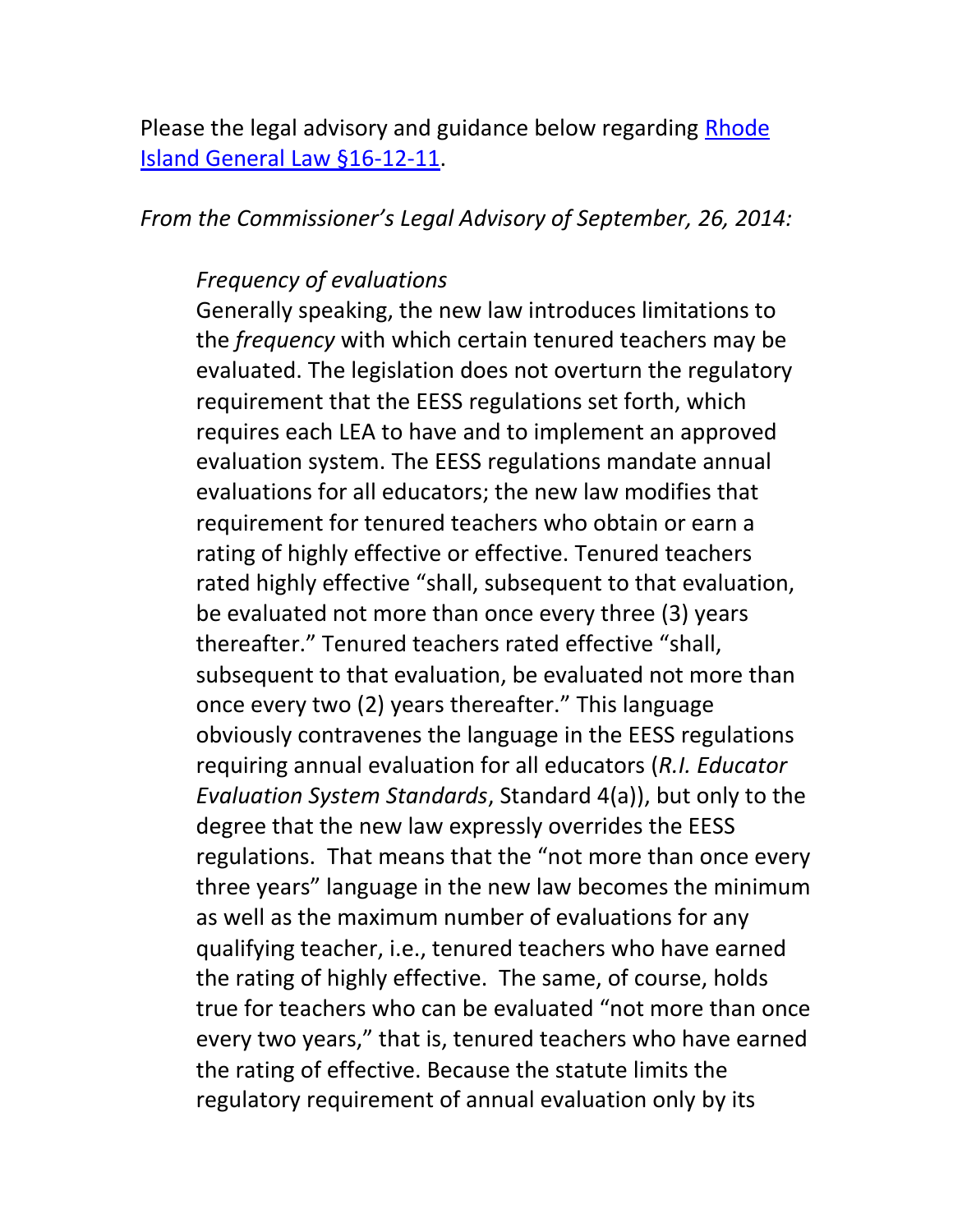express terms, the statute and the EESS regulations read together effectively mean that teachers earning the rating of effective or highly effective are to be evaluated not more *and not less* than every two or three years, respectively (except in regard to provisions within the law that would allow for more frequent evaluations in specified instances).

#### *Evaluations during the current school year*

The second misinterpretation of the law on the frequency of evaluations is the idea that a tenured teacher who has earned the rating of "effective" or "highly effective" in the previous (2013-14) school year cannot be evaluated during the current (2014-15) school year. At least one individual has publicly stated that evaluating a tenured teacher with an "effective" or "highly effective" rating in both the previous and current school years would illegally increase the frequency of evaluation. This "interpretation" of the law is patently incorrect, for two distinct reasons.

The bill that created the law on the frequency of evaluations took effect on August 14, 2014. The bill is not retroactive in application. Courts generally disfavor retroactive application of a bill, particularly without an explicit expression of retroactive application in the bill itself. *Direct Action for Rights and Equality v. Gannon,* 819 A.2d 651, 658 (R.I. 2003). Given that there is no such intent expressed in the bill, the new law can be applied only prospectively, that is, going forward from the date of August 14.

If a teacher earned a rating of "effective" or "highly effective" in the previous school year (2013-14), that year becomes the baseline year that triggers the protections of the statute. The plain meaning of the language should be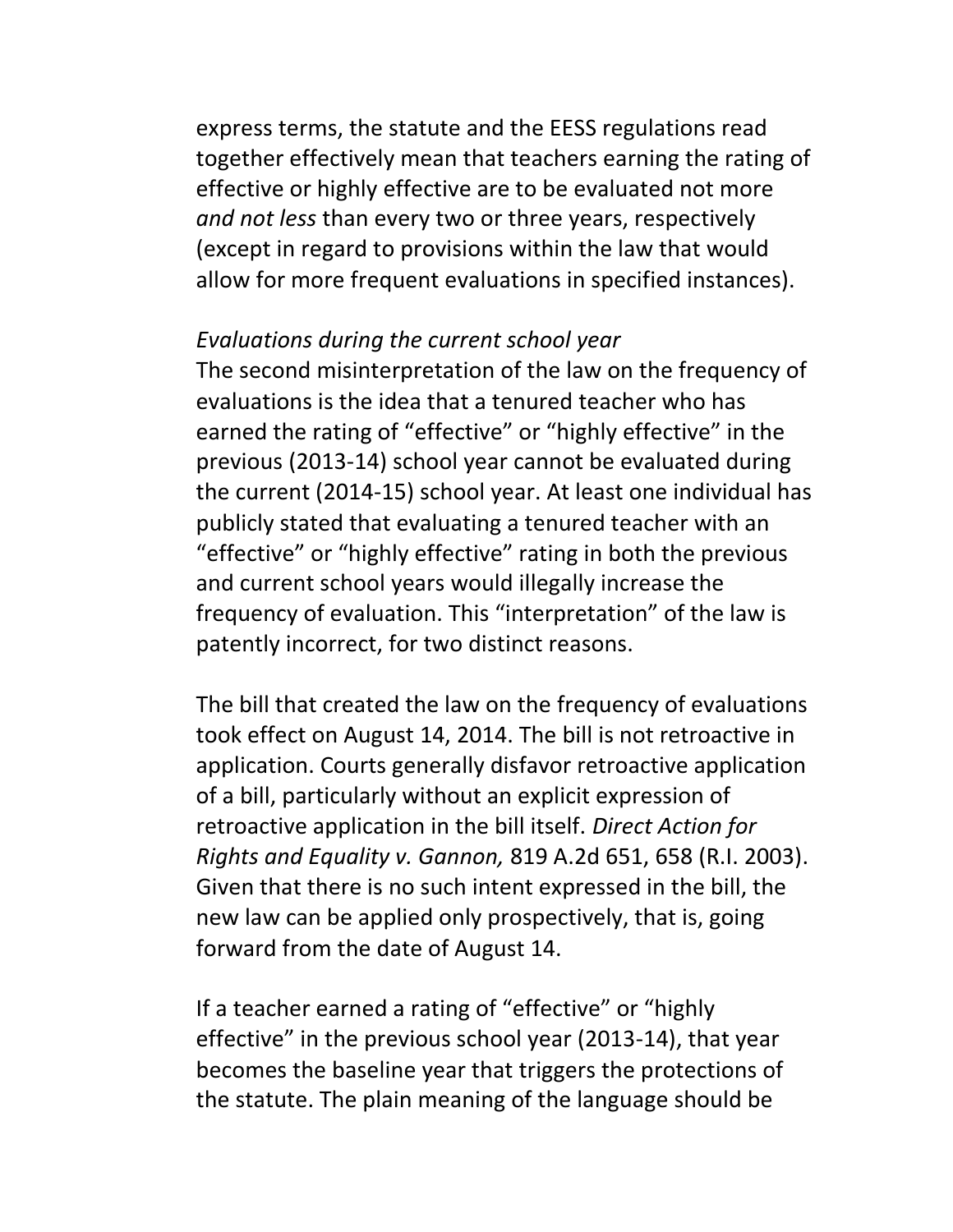clear to anyone: "not more than two (or three) years" explicitly refers to the two or three years "there*after*," that is, after the teacher earned the effective or highly effective rating. We cannot count the baseline year as part of twoyear or three-year restriction, which can occur only *after* the teacher earned the effective or highly effective rating. Clearly, the two years "thereafter" for effective teachers are the current (2014-15) and the next (2015-16) school years. Just as clearly, the teacher can be formally evaluated in only one of those two years – but *there is nothing in the statute that prevents the evaluation of an "effective" teacher in 2014-15.*

Similarly, the three years "thereafter" for highly effective teachers are the current (2014-15) and the next two (2015- 16 and 2016-17) school years. Just as clearly, the tenured teacher who earned a rating of highly effective can be formally evaluated in only one of those three years. *There is nothing in the statute, however, that prevents the evaluation of a "highly effective" teacher in 2014-15.* In short, nothing in the law in any way prohibits evaluation in consecutive years.

#### *Summary*

The new law on the frequency of teacher evaluations, RIGL § 16-12-11, does not reference SLOs or PGGs nor does it prevent evaluations in the current (2014-15) school year for tenured teachers who last year earned the rating of highly effective and effective. The two-year and three-year periods during which tenured teachers earning the ratings of effective and highly effective, respectively, are to be evaluated only once (unless other provisions in the law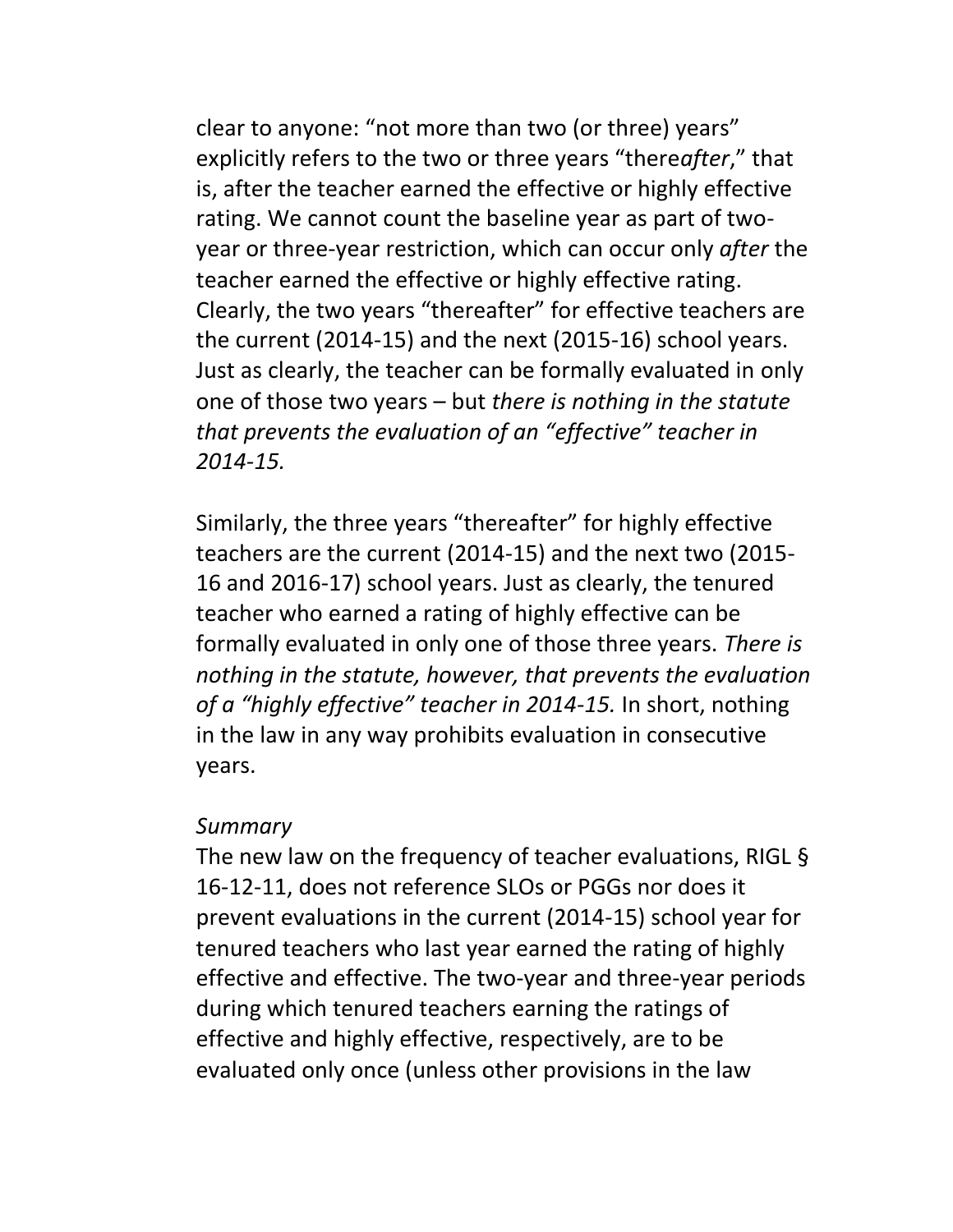trigger additional evaluations) begin in the current school year (2014-15).

#### *From guidance contained in the Field Memo of August 1, 2014:*

Recently passed legislation, H 7096 Sub B, on educator evaluation introduces limitations to the *frequency* with which any tenured teacher may be evaluated. The legislation still requires each LEA to have an approved evaluation system for implementation. This is the first of two guidance documents and attends to the issues that affect planning for the upcoming school year. The second document will focus on longer-term issues, including the implications for certification renewal now that there will not be annual evaluation results for teachers.

### *Defining Evaluation*

For the purposes of this guidance document, it is necessary to distinguish summative evaluation within an approved educator-evaluation system from the ongoing supervision of staff for instructional improvement that is required in all LEAs. The summative evaluation that occurs under an approved system yields a summative score that is currently connected to certification renewal. Ongoing supervision may include practices such as observations, conferencing, examining student performance, and other forms of providing feedback that result in the improvement of teaching and learning. Information from ongoing supervision may be used for locally determined purposes, but this information does not result in a summative score reported to RIDE.

## *Affected Educators*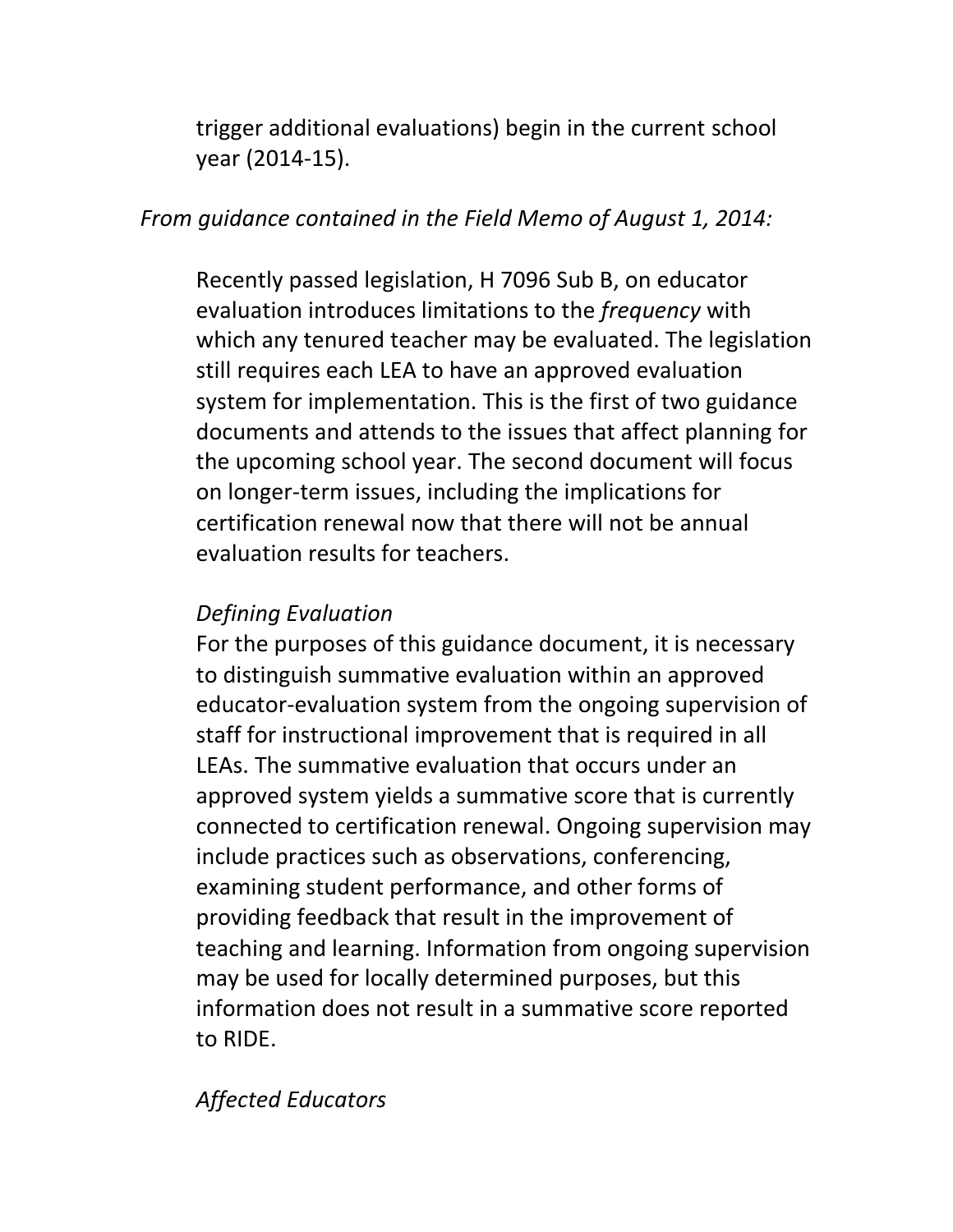The legislation stipulates an evaluation cycle for tenured teachers who receive Highly Effective and Effective ratings. Specifically, the legislation notes that a cyclical process will be in place following the receipt of either of these two ratings; therefore the 2013-14 ratings will determine the cyclical options. Tenured teachers who did not receive an evaluation rating during the previous school year for any reason must be part of a full, summative evaluation in coming school year (2014-15). Teachers who are using a certification that is different from the certification used during the 2013-14 school year must be part of a full, summative evaluation . Finally, non-tenured teachers must be part of a full, summative evaluation annually.

Support professionals do not have an evaluation rating from the 2013-14 school year, since 2013-14 2 was a year of gradual implementation for support professionals. Therefore, all support professionals must be part of a full, summative evaluation for the first time under an approved evaluation system in 2014-15.

Principals are not included in this legislation; therefore, principals will continue to be evaluated annually.

#### *Planning for Implementation*

The legislation states that a tenured teacher with a Highly Effective rating shall be evaluated no more than once every three years and that a tenured teacher with an Effective rating shall be evaluated no more than once every two years. LEAs should develop a mechanism to divide the Highly Effective tenured teachers into three groups, in order to avoid the overburdening of administrators that this legislation sought, in part, to address. The first group should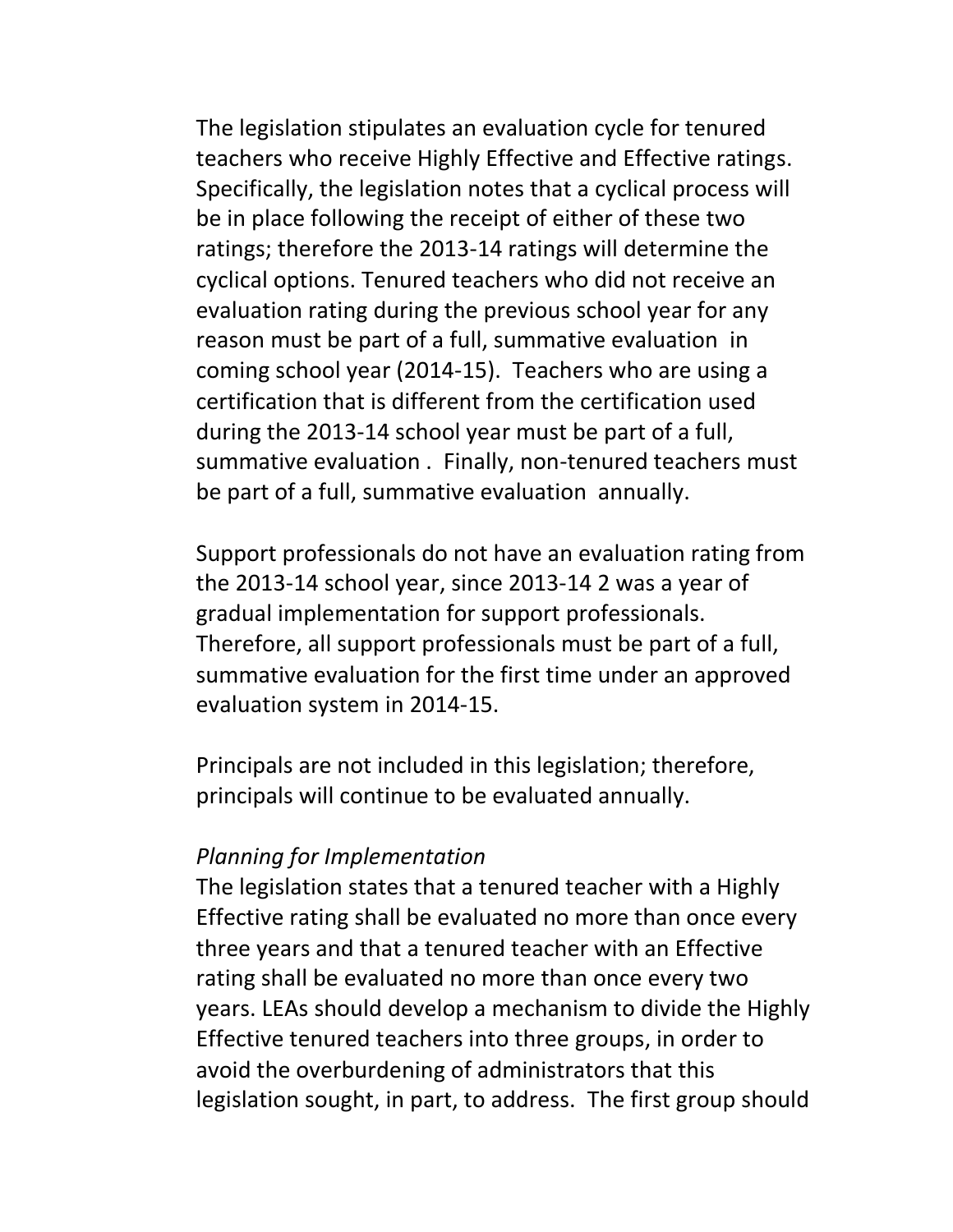be evaluated in the upcoming school year, the second group in the 2015-16 school year, and the third group in the 2016- 17 school year. Similarly the tenured teachers with an Effective rating should be divided into two groups, with the first group being fully evaluated in the upcoming school year.

### <span id="page-12-0"></span>7. **Educator-evaluation data reports due on July 10**

All LEAs must submit educator evaluation data to RIDE by **July 10***.*  All documents and information pertaining to this process can be found on the RIDE website under the heading *End of Year Information* at [www.ride.ri.gov/EPSS.](http://www.ride.ri.gov/EPSS)

*For Educator Performance and Support System (EPSS) users:* The "Cyclical Process" box must be checked on the bottom of the Final Effectiveness Rating Report and submitted for all educators in the cyclical process*.*

*For non-EPSS users:* LEAs that do not use EPSS must submit a reporting spreadsheet to EPSS. This spreadsheet allows you to document the required evaluation data for all teachers, support professionals, and building administrators in a simple format that must be uploaded into EPSS. Beginning on May 15, individuals who have been designated by the LEA as the EPSS District Configuration Administrator can access the evaluation-data upload tool under the "Config Admin" tab in EPSS. *All* educators must be included on the spreadsheet; for teachers not evaluated this year because of the cyclical process, "Cyclical Process" should be indicated in the column titled ReasonNoFERating.

Please contact [Sandra.Forand@ride.ri.gov](mailto:Sandra.Forand@ride.ri.gov) with any questions or concerns about reporting educator-evaluation data.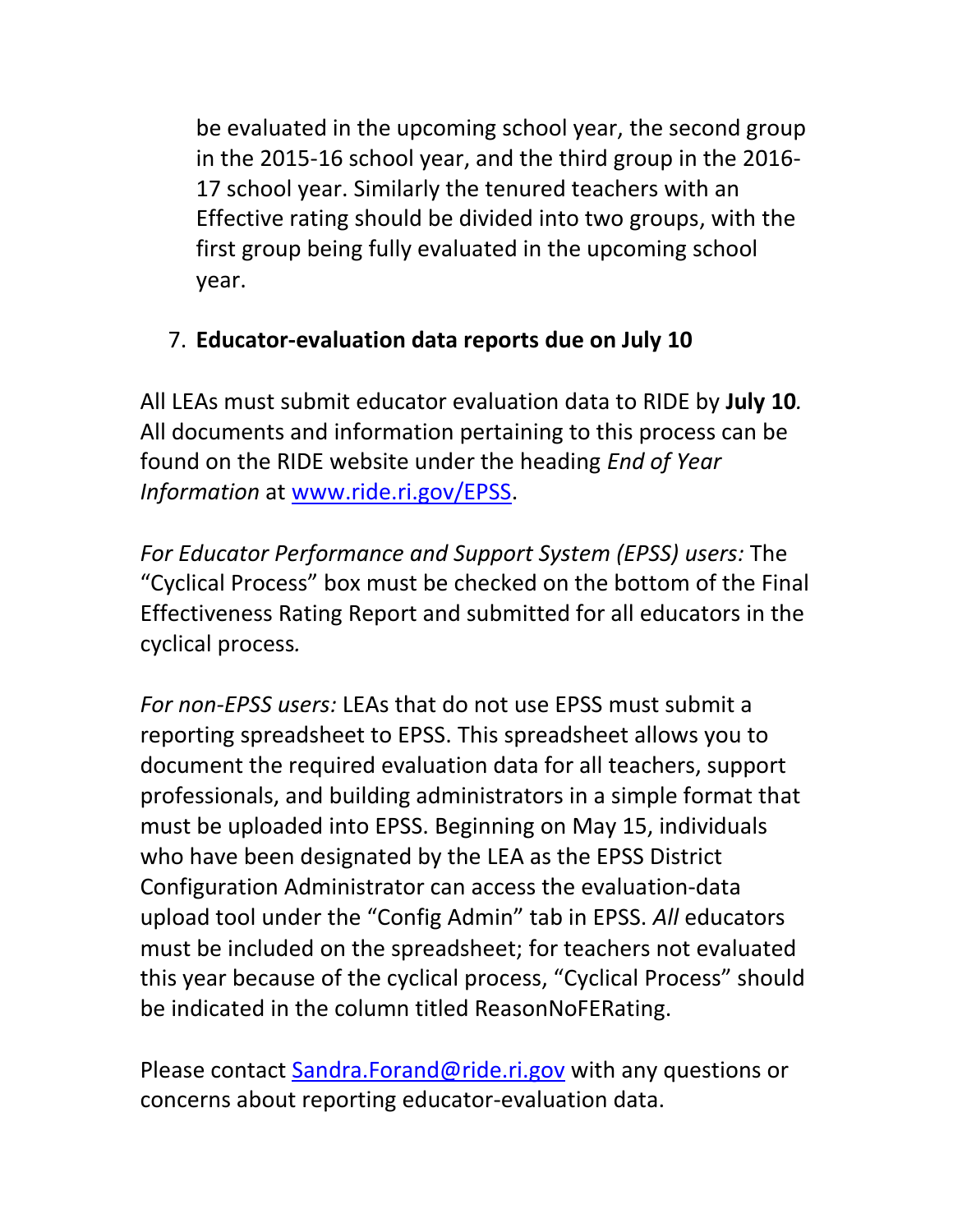#### *Finance:*

<span id="page-13-0"></span>**8. RIDE collecting Housing Aid forms, due July 15, and Asset Protection Plans, due June 1.** 

Below please find information regarding the Fiscal Year 2016 Housing Aid and Fiscal Year 2015 Asset Protection Plan processes, along with the due dates for each. Please take a moment to review this information now so that you are able to submit the information by the deadline. In addition, we have included a link to Article 9, School Building Authority Capital Fund, in the Governor Raimondo's proposed Fiscal Year 2016 budget, which if passed will result in changes to the Necessity of School Construction and Housing Aid programs.

# *The Fiscal Year 2016 Housing Aid Forms*

LEAs that complete school-housing projects for repair, renovation, or new construction may be eligible for state housing-aid reimbursement, pursuant to Rhode Island General Laws 16-7-35 through 16-7-47. These laws are designed to guarantee adequate school housing for all public-school children and to prevent the cost of school housing from interfering with the effective operation of the schools. Fiscal Year 2016 housing-aid instructions and forms are now available online. For detailed information, instructions, and forms please visit:

[www.ride.ri.gov/HousingAid](http://www.ride.ri.gov/HousingAid)

Forms are due by **July 15**. Please contact Mario Carreno, at 222- 8030 or [Mario.Carreno@ride.ri.gov,](mailto:Mario.Carreno@ride.ri.gov) with any questions about housing aid.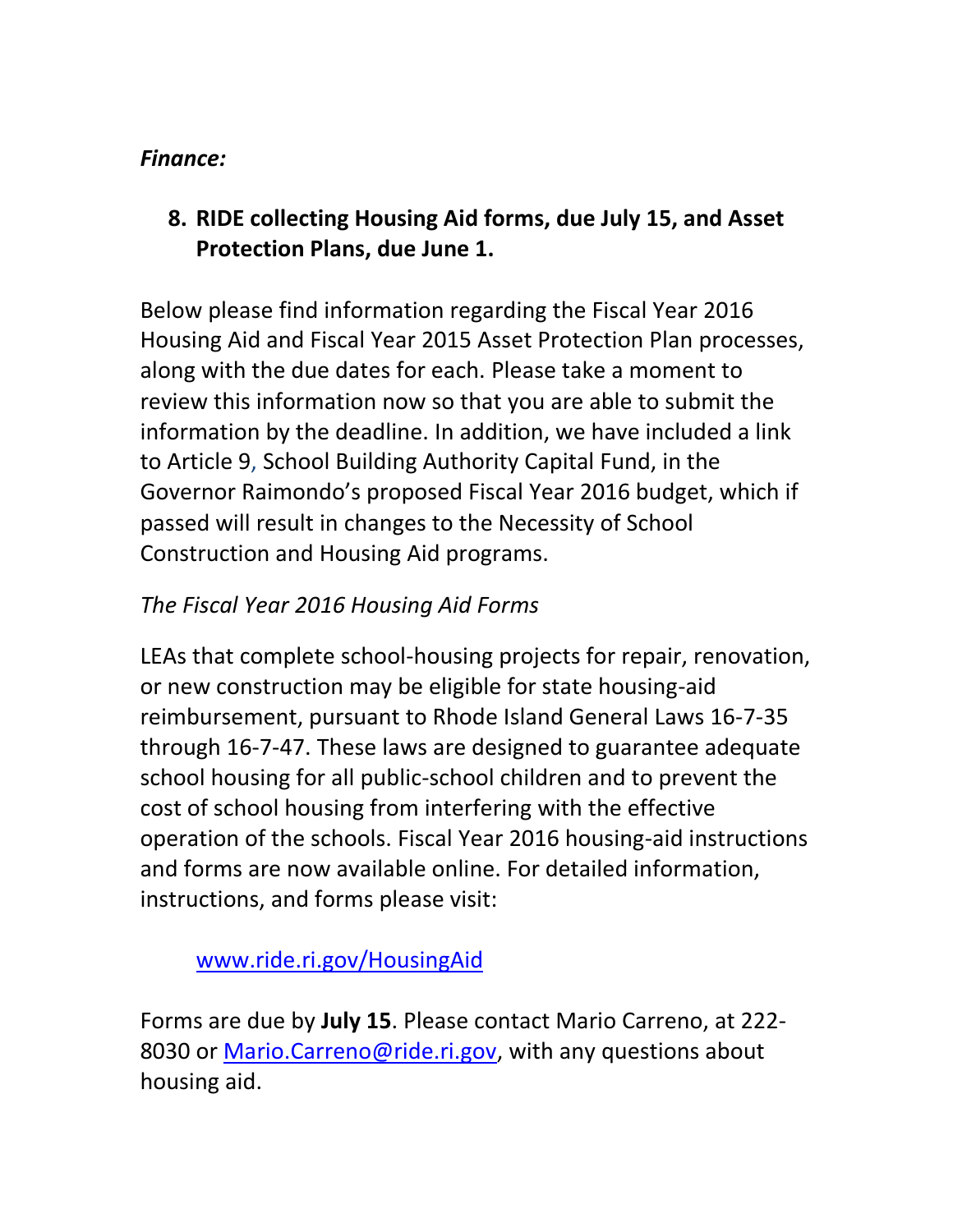### *Fiscal Year 2015 Asset Protection Plans*

LEAs are required to provide annual asset-protection plans pursuant to the School Construction Regulations. The collection of Asset Protection Plans is an online process, which allow for greater ease of use in completing the forms.

To submit these plans, business managers and other authorized users should log in to ERIDE. Once logged in to ERIDE, there will be an Asset Protection Plan icon located at the bottom of your screen. For your convenience, a user manual has been provided at the bottom of the website.

If you do not have an ERIDE account or are unable to access the Asset Protection Plan link, please email Joseph da Silva, at [Joseph.daSilva@ride.ri.gov](mailto:Joseph.daSilva@ride.ri.gov) for assistance.

Asset Protection Plans for Fiscal Year 2015 are due by **June 1**.

Governor Raimondo's budget includes a School Building Authority Capital Fund. Only LEAs that provide Asset Protection Plan information are eligible to apply for funds from this authority. Thus, it is critical that you submit your Asset Protection Plan by the May 31 deadline. The budget article is posted here:

*Article 9 from the Governor's FY 2016 Budget* [http://www.budget.ri.gov/Documents/CurrentFY/9%20Ame](http://www.budget.ri.gov/Documents/CurrentFY/9%20Amendment%20Article%209.pdf) [ndment%20Article%209.pdf](http://www.budget.ri.gov/Documents/CurrentFY/9%20Amendment%20Article%209.pdf)

Please feel free to contact Joseph da Silva, Mario Carreno, or Manuel Cordero if you have questions about either housing aid or asset protection. The deadlines are extremely important, and we appreciate your assistance on these matters.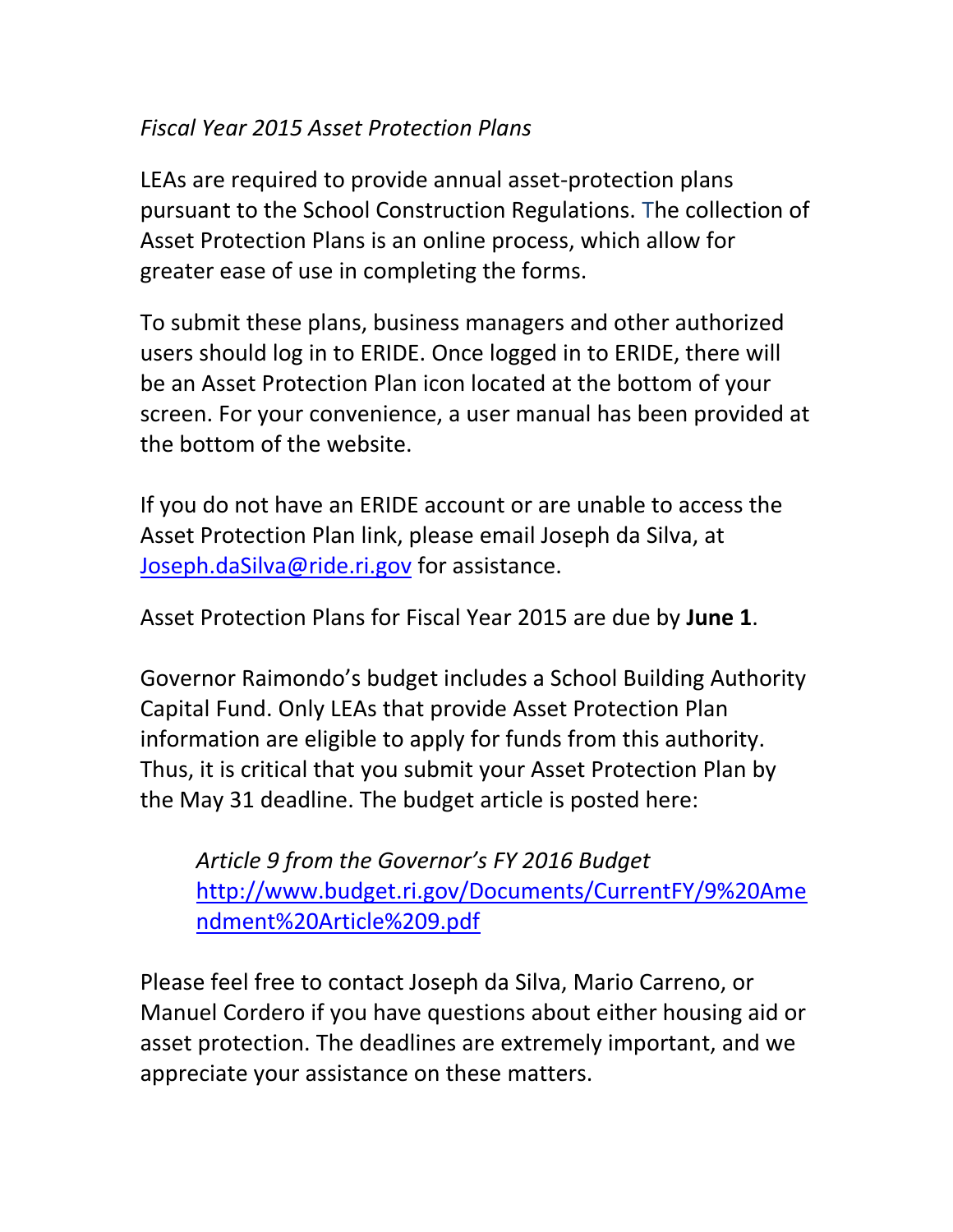### *Career-Technical Education:*

## <span id="page-15-0"></span>**9. RIDE seeking applications for grants for career-technical programs**

RIDE is soliciting applications for Prepare Rhode Island: Increasing Student Access to High-Growth High-Wage Jobs of the Future*,* a grant program that will provide funding to LEAs that commit to develop or expand programs that:

- provide career-and-technical programming aligned to highgrowth, high-wage areas identified as key to the economic development of Rhode Island; and
- foster partnerships between K-12 education, postsecondary institutions, and private-industry partners.

As part of the Fiscal Year 2015 state budget, the General Assembly approved categorical funds to support Career-Technical Education (CTE) in Rhode Island. RIDE has reserved these funds to prioritize the development and expansion of career-and-technical education programs in any one of the eight priority-industry sectors as determined by the Governor's Workforce Board. Funding will support expenses associated with expanding or creating a program that prepares students for success in highgrowth, high-wage jobs of the future. The maximum award amount is \$250,000. The complete application and selection criteria are available here:

[http://www.ride.ri.gov/Portals/0/Uploads/Documents/Stud](http://www.ride.ri.gov/Portals/0/Uploads/Documents/Students-and-Families-Great-Schools/Educational-Programming/Career-and-Tech/PrepareRI_HighGrowth_Application5-15-15.pdf) [ents-and-Families-Great-Schools/Educational-](http://www.ride.ri.gov/Portals/0/Uploads/Documents/Students-and-Families-Great-Schools/Educational-Programming/Career-and-Tech/PrepareRI_HighGrowth_Application5-15-15.pdf)[Programming/Career-and-](http://www.ride.ri.gov/Portals/0/Uploads/Documents/Students-and-Families-Great-Schools/Educational-Programming/Career-and-Tech/PrepareRI_HighGrowth_Application5-15-15.pdf)[Tech/PrepareRI\\_HighGrowth\\_Application5-15-15.pdf](http://www.ride.ri.gov/Portals/0/Uploads/Documents/Students-and-Families-Great-Schools/Educational-Programming/Career-and-Tech/PrepareRI_HighGrowth_Application5-15-15.pdf) .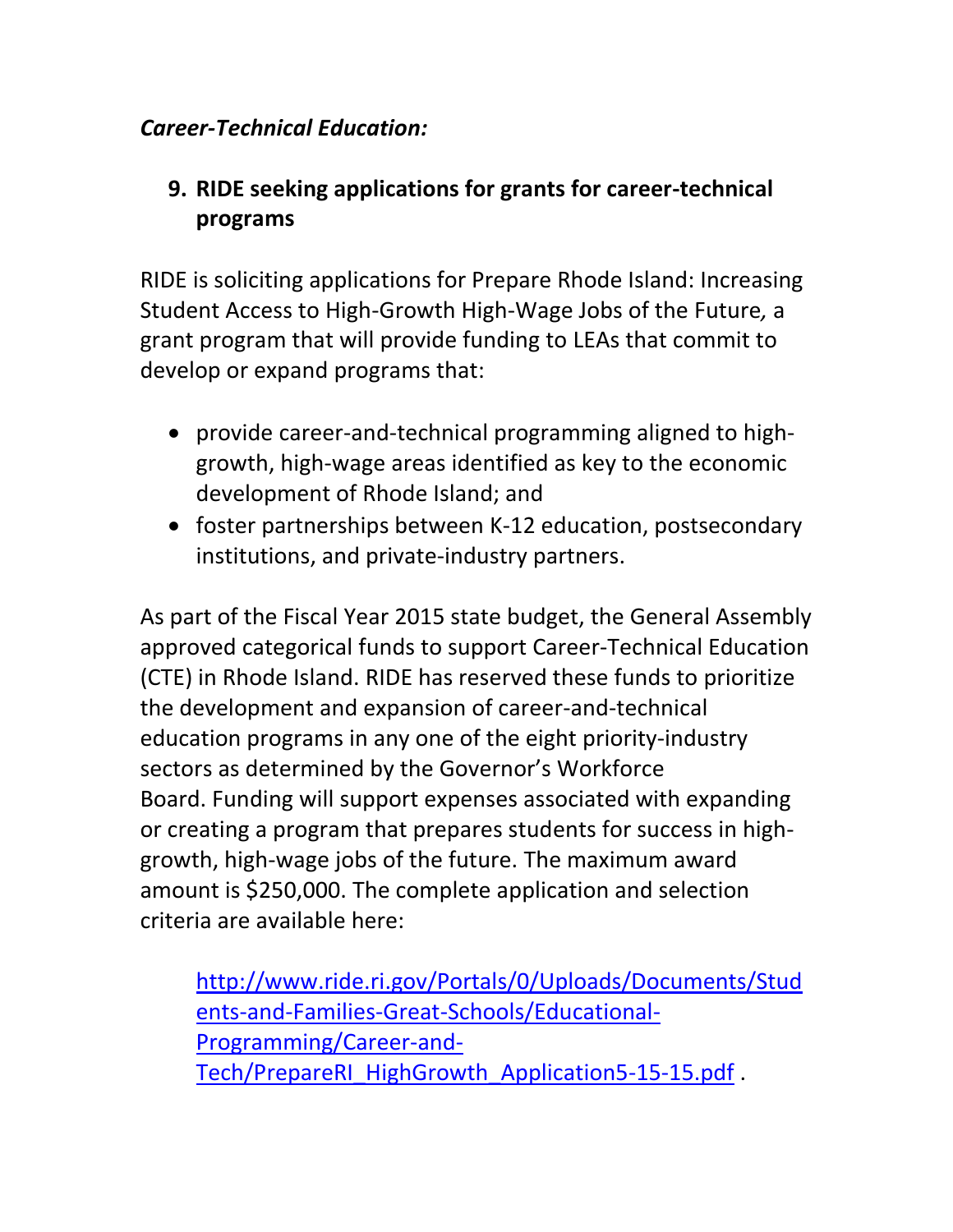All Rhode Island LEAs are eligible to apply. Each application must:

- include at least one private-industry partner;
- align to any one of the eight priority-industry sectors as determined by the Governor's Workforce Board; and
- demonstrate preparedness to match 25 percent of the amount awarded.

All applicants and proposed programs must agree to adhere to the 2012 Regulations of the Board of Regents Governing Career and Technical Education in Rhode Island and to the Rhode Island Career and Technical Education Career Preparation Program Standards, which you can access [here.](http://sos.ri.gov/documents/archives/regdocs/released/pdf/DESE/6665.pdf)

Applications are due by **June 8**.

The Governor's Workforce Board priority-industry sectors are:

- bioscience;
- construction management;
- defense/pre-engineering/robotics;
- finance/insurance;
- healthcare/medical;
- hospitality and tourism;
- information technology;
- logistics;
- manufacturing; and
- marine trades.

If you have any questions about this grant opportunity, please contact Steve Osborn, Chief of the Division of Accelerating School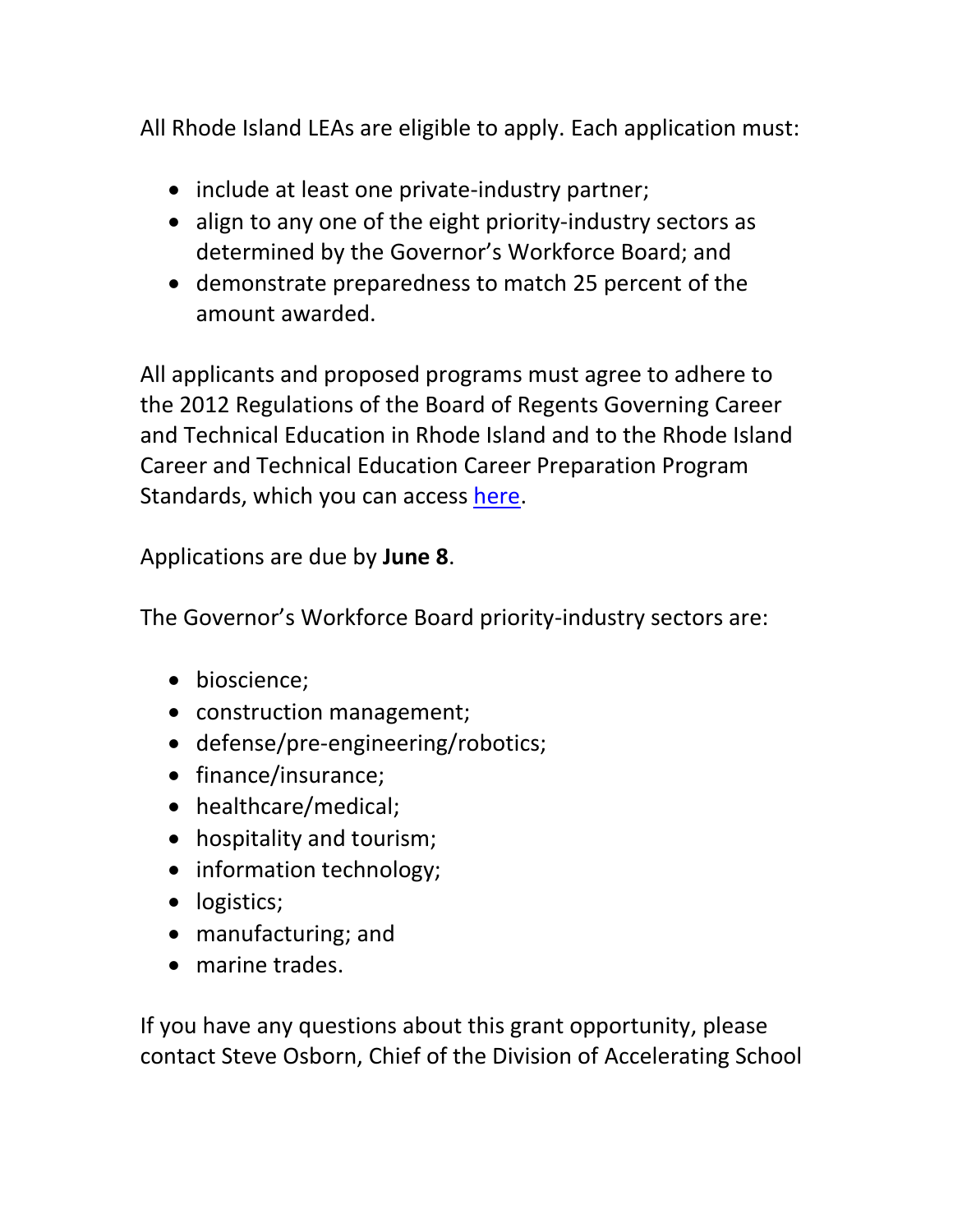Performance, at [Stephen.Osborn@ride.ri.gov](mailto:Stephen.Osborn@ride.ri.gov) or 222-8485.

### **From other state agencies and organizations**

# <span id="page-17-0"></span>**10. Governor's Workforce Board schedules meeting on career-readiness credentials**

The Governor's Workforce Board is providing an opportunity for anyone providing pre-employment coaching, preparation, or training, including those working in schools, to learn about the value of the National Career Readiness Credential (NCRC) from an employer perspective. The Board of Education Secondary School and Career and Technical Education Regulations speak to the importance of students' earning industry-recognized credentials in addition to their high-school diploma and other credentials such as college credits as preparation for success in postsecondary academic and career work. Rhode Island piloted the NCRC this past year for adults and for career-and-technical education students. Learn how employers value and use the NCRC as an indication of workplace readiness.

The event is scheduled for Thursday, May 28, from 3:30 to 5 p.m., at the Department of Labor and Training (Room 73-1), in Cranston. If you plan to attend, please RSVP to Amelia Roberts, at 462-8864 or [ameilia.roberts@dlt.ri.gov.](mailto:ameilia.roberts@dlt.ri.gov)

For more information, see:

[http://www.ride.ri.gov/Portals/0/Uploads/Documents/Diplo](http://www.ride.ri.gov/Portals/0/Uploads/Documents/Diploma-System/Certificates/GWB-Meeting-Flyer.pdf) [ma-System/Certificates/GWB-Meeting-Flyer.pdf](http://www.ride.ri.gov/Portals/0/Uploads/Documents/Diploma-System/Certificates/GWB-Meeting-Flyer.pdf)

**From the U.S. Department of Education**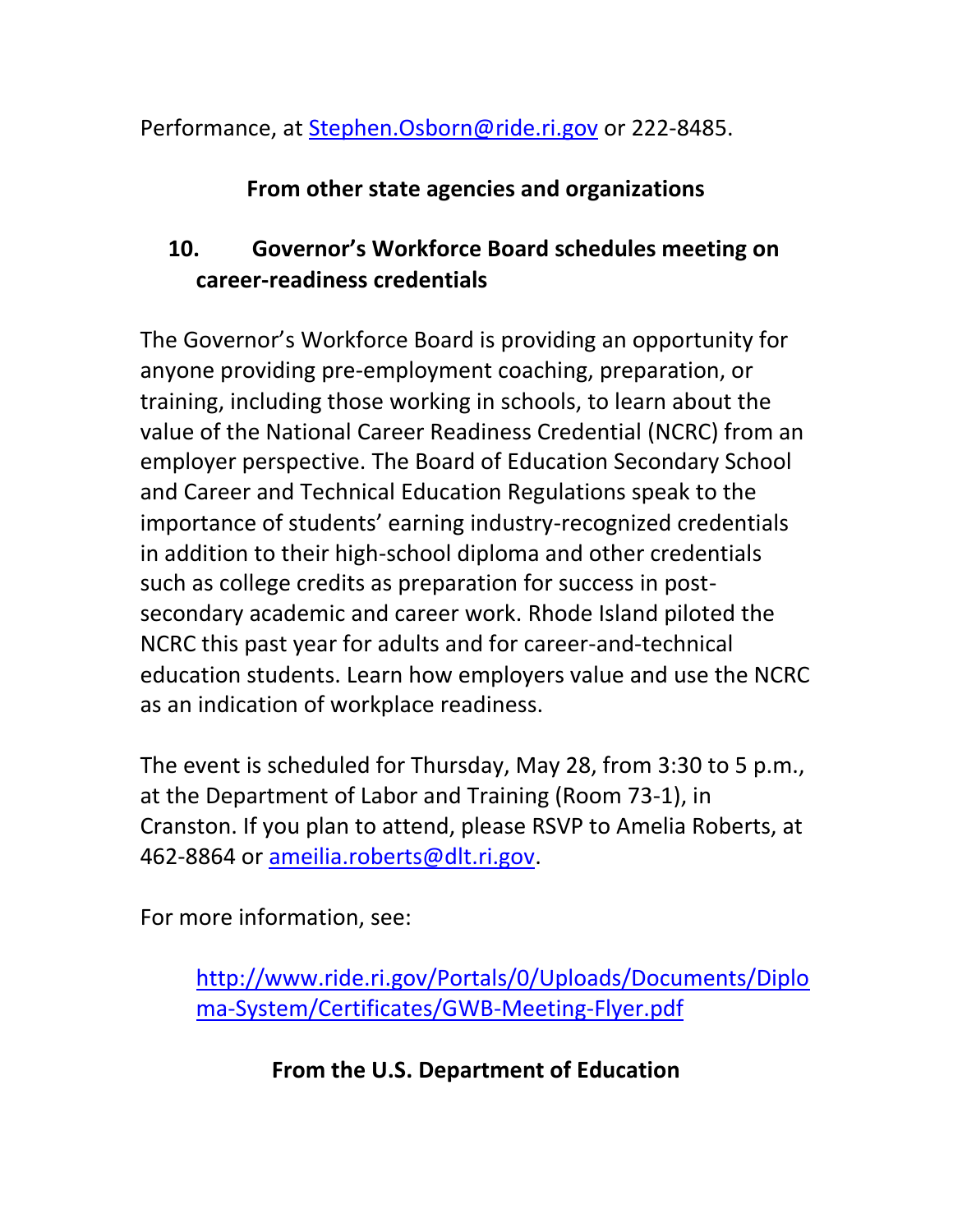## <span id="page-18-0"></span>**11. President Obama announces new efforts to encourage reading, expand access to libraries**

Please see this message from the U.S. Department of Education Office of Communications and Outreach:

In his May 2 [weekly address,](https://www.whitehouse.gov/blog/2015/05/02/weekly-address-ensuring-every-child-gets-great-education) President Obama reiterated his commitment to expanding access to education and spreading the joy of reading to more children and young adults. "All of us have a responsibility to not only make sure our own children have pathways to success but that all children do," he said from a public library in the Anacostia neighborhood of Washington, D.C. "And, a great education is the ticket to a better life like never before. Making sure all our kids receive [a great education] is the surest way to show them that their lives matter. And, it's the smartest away to prove to them that in communities like this, as well as in a country like ours, we believe in opportunity for all."

Earlier, the President announced [new efforts](https://www.whitehouse.gov/blog/2015/04/30/connected-open-books-and-open-doors) that build upon the progress of his [ConnectED initiative:](https://www.whitehouse.gov/issues/education/k-12/connected) a challenge to libraries, mayors, and school leaders to help every student get a library card and commitments from libraries and publishers to provide more than \$250 million in free e-books for low-income students [\(fact sheet\)](https://www.whitehouse.gov/the-press-office/2015/04/30/fact-sheet-spreading-joy-reading-more-children-and-young-adults).

The White House also announced the [My Brother's Keeper](https://www.whitehouse.gov/blog/2015/05/04/expanding-opportunity-works)  [Alliance,](https://www.whitehouse.gov/blog/2015/05/04/expanding-opportunity-works) a new private sector entity. A group of private sector leaders and other prominent citizens have come together to form this independent, non-profit organization. Joined by a range of community, philanthropic, and private sector partners, alliance leaders will work to expand opportunity for youth, strengthen the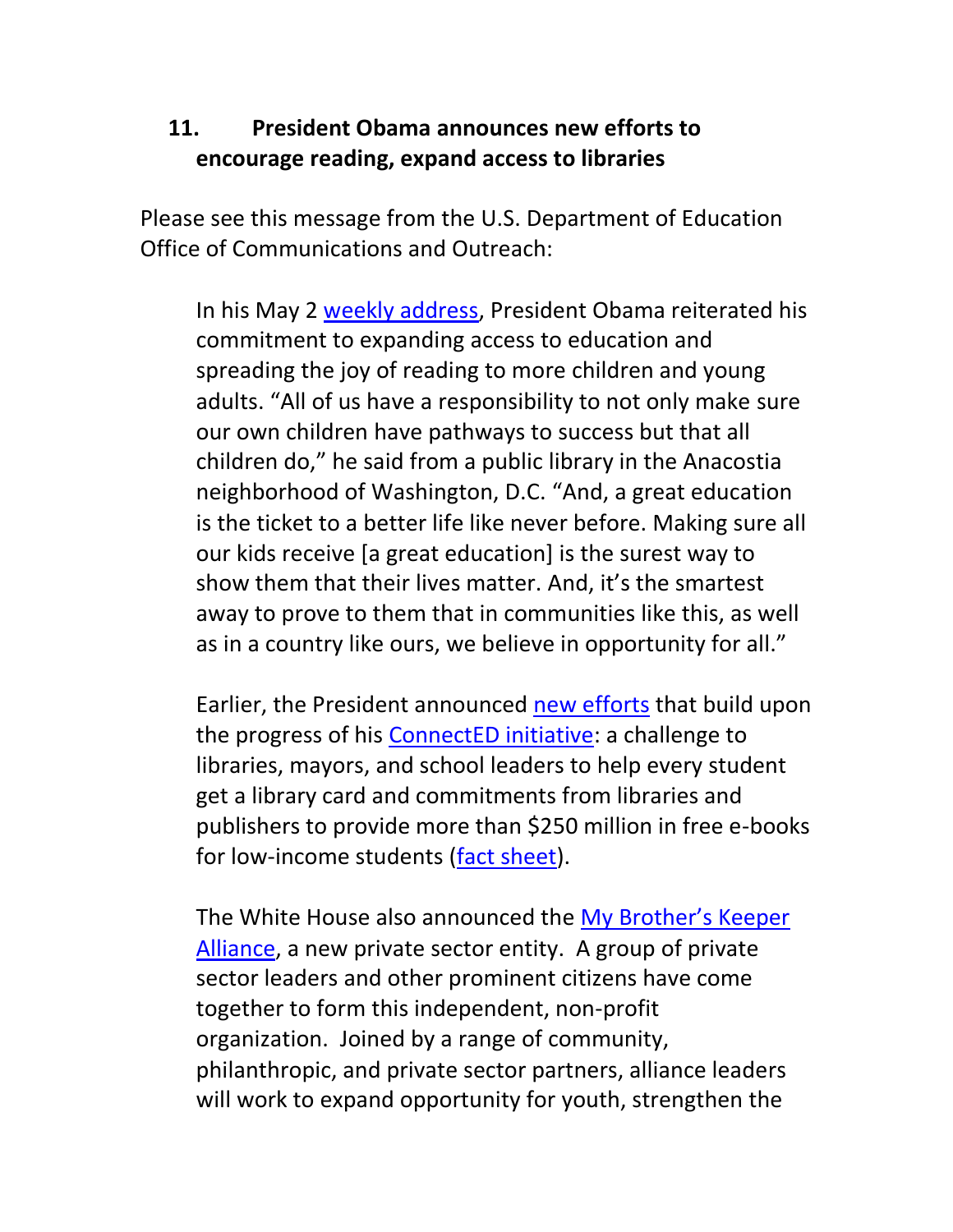American workforce, and fortify the economic stability of communities. Meanwhile, the [My Brother's Keeper Task](https://www.whitehouse.gov/my-brothers-keeper)  [Force](https://www.whitehouse.gov/my-brothers-keeper) will continue to move forward. It will – with great urgency – disseminate best practices, strengthen federal policy, and implement strategies to support communities to expand opportunity for youth. (Note: In a [blog post,](http://www.ed.gov/blog/2015/04/my-brothers-keeper-initiative-helping-to-ensure-access-to-advanced-high-school-classes/) Senior Advisor John King outlines a conversation between education, philanthropic, and business leaders to identify and enroll 100,000 students of color and low-income students in Advanced Placement (AP) and International Baccalaureate (IB) classes.)

# <span id="page-19-0"></span>**12. New data show decline in incidents of bullying**

Please see this message from the U.S. Department of Education Office of Communications and Outreach:

New data indicate the first significant decrease in schoolbased bullying since the federal government began collecting that data in 2005, suggesting that efforts at the federal, state, and local levels to prevent bullying may be paying off. According to new data from the U.S. Department [of Education's National Center for Education Statistics](http://nces.ed.gov/blogs/nces/post/measuring-student-safety-bullying-rates-at-school)  [\(NCES\),](http://nces.ed.gov/blogs/nces/post/measuring-student-safety-bullying-rates-at-school) the reported prevalence of bullying among students ages 12 to 18 dropped to 22 percent after remaining stubbornly around 28 percent for the past decade.

"As schools become safer, students are better able to thrive academically and socially," U.S. Secretary of Education Arne Duncan said. "The Department, along with our federal partners and others, has been deeply involved in the fight against bullying in our nation's schools. Even though we've come a long way over the past few years in educating the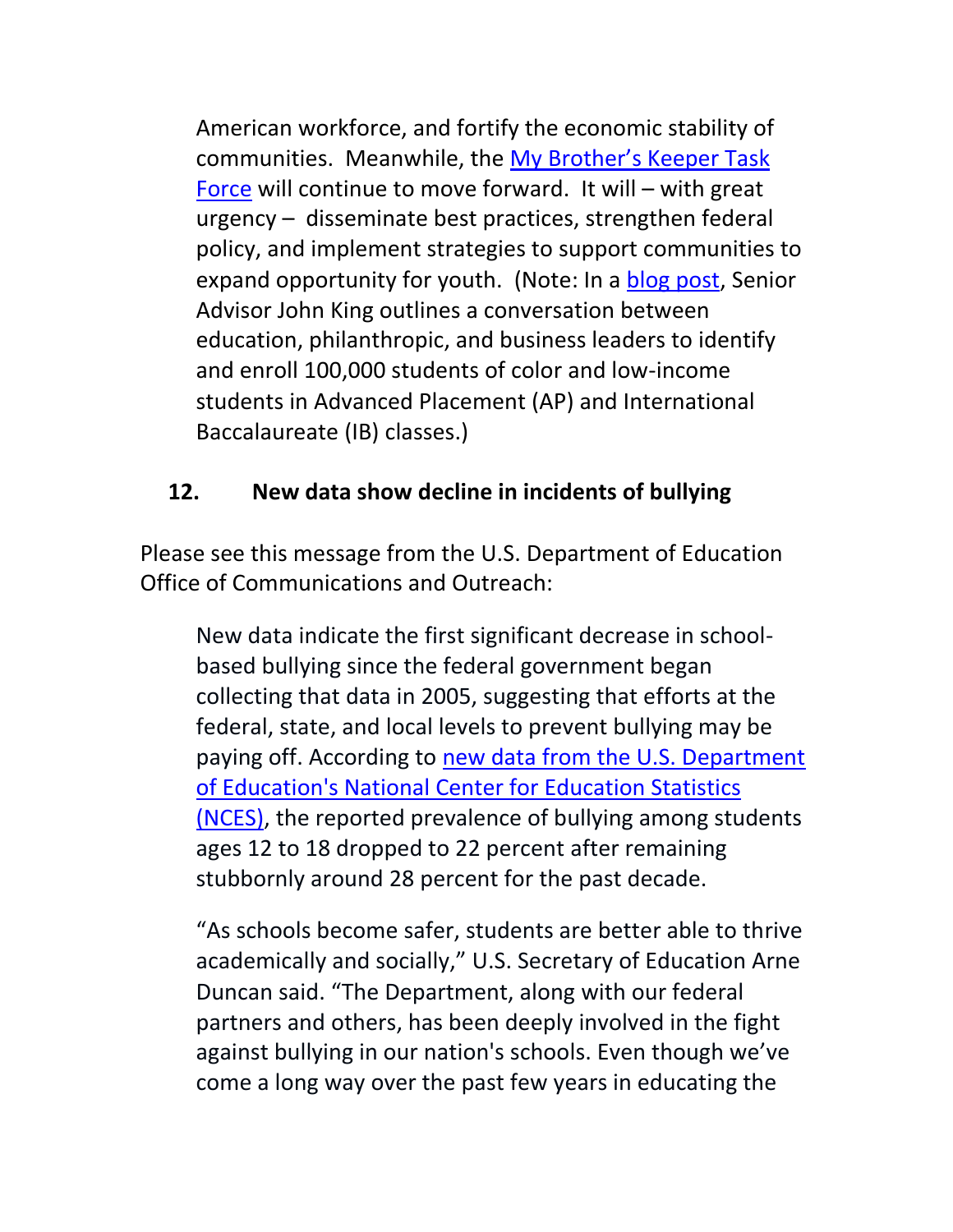public about the health and educational impacts that bullying can have on students, we still have more work to do to ensure the safety of our nation's children."

In 2013, about 22 percent of students ages 12 to 18 reported being bullied at school during the school year. According to NCES data, this percentage was lower than the percentage reported in every prior survey year since 2005 (when it ranged from 28 to 32 percent). Similarly, lower percentages of students reporting being bullied in 2013 were observed across some student characteristics. For example, in 2013 about 24 percent of female students reported being bullied at school, compared with 29 to 33 percent in prior survey years. While girls ages 12 to 18 tend to report being bullied more than males the same age, the data shows that the pattern of reduced rates over time for males was similar. In 2013, females also reported being cyberbullied more than males. Nine percent of females reported that they were cyberbullied compared with 5 percent of males. The data come from the School Crime Supplement to the National Crime Victimization Survey, which asks a nationally representative sample of students ages 12 to 18 if they had been bullied at school.

### **From other federal departments**

## <span id="page-20-0"></span>**13. U.S. Navy offers classroom materials on Naval history in R.I.**

Please see this message from Lt. Javan Rasnake, of the U.S. Navy Office of Community Outreach: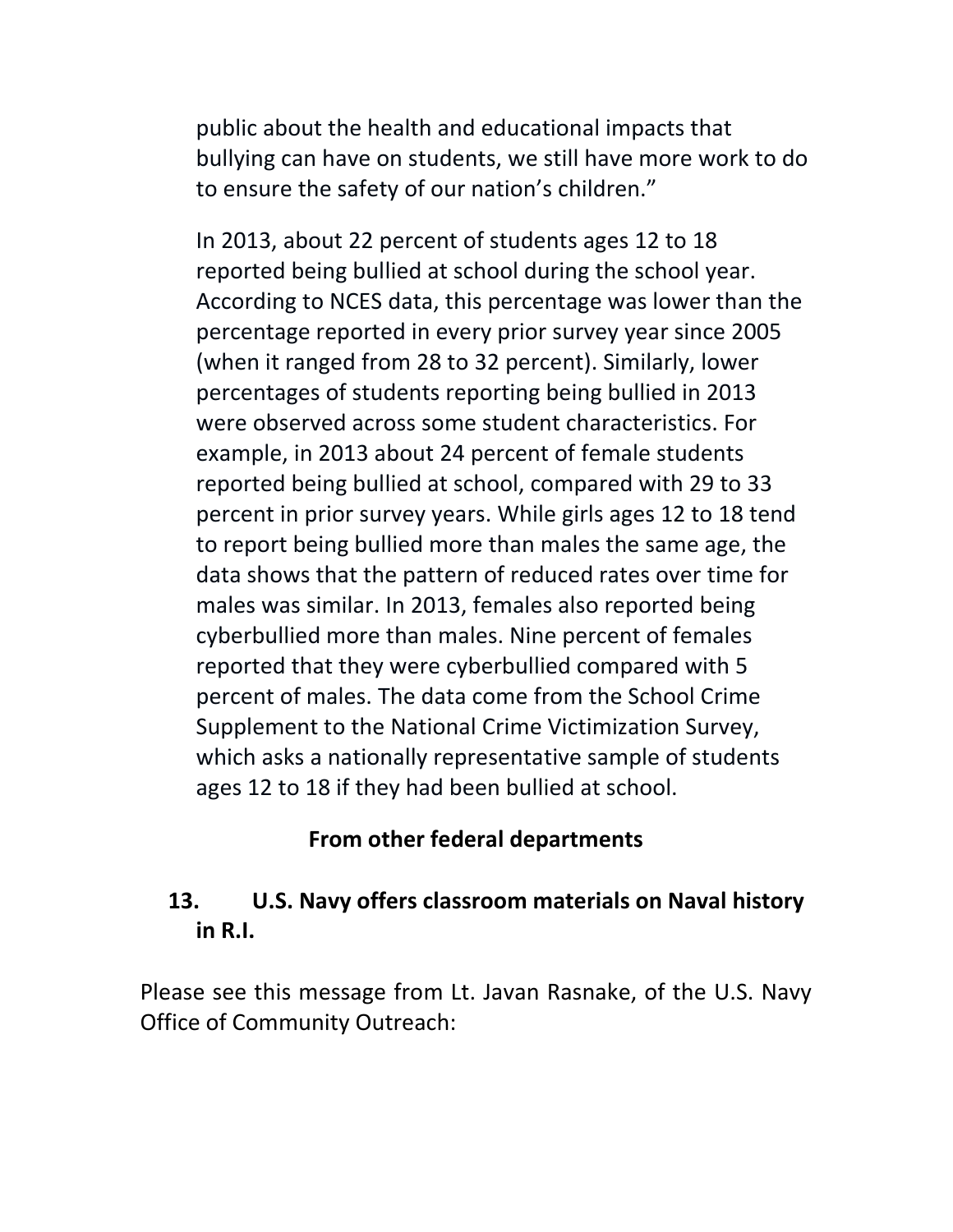I am very happy to share with you a handout developed by the Naval History and Heritage Command for Rhode Island Navy Week, that covers some of the largest points of Rhode Island Naval history. On the back side, there is room for activities suitable for smaller children. Schools across the state may use these materials in classrooms to teach about Naval history, which would be a great classroom tie-in during Navy Week, especially considering the Navy will be bringing assets to over 20 Rhode Island schools during the Navy Week.

We really appreciate the degree to which Rhode Island schools have worked with us during the planning of Rhode Island Navy Week, and we look forward to all the visits that are scheduled during the week.

The materials are posted here:

[http://www.navyoutreach.org/newsite2/wp](http://www.navyoutreach.org/newsite2/wp-content/uploads/2015/05/NavyWeekRI_History.pdf)[content/uploads/2015/05/NavyWeekRI\\_History.pdf](http://www.navyoutreach.org/newsite2/wp-content/uploads/2015/05/NavyWeekRI_History.pdf)

Or the bitly:

[http://bit.ly/1FiF0dn.](http://bit.ly/1FiF0dn)

## **From other organizations**

# <span id="page-21-0"></span>**14. Researchers seek student participation in anonymous survey on school climate**

Please see this message from Marc Brackett, Director of the Yale Center for Emotional Intelligence, and Cynthia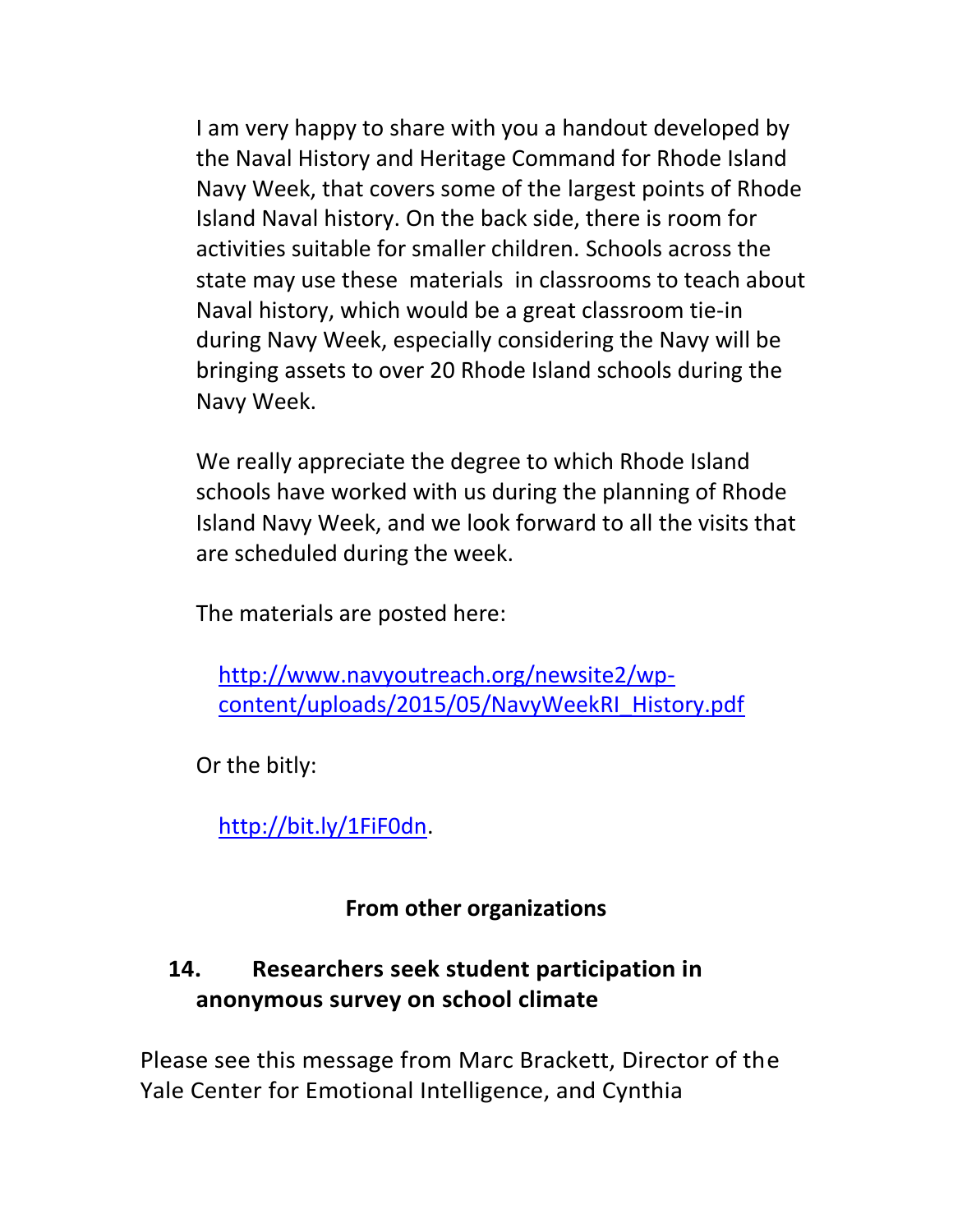Germanotta, President of the Born This Way Foundation:

We are excited to announce the *Emotion Revolution*, a joint initiative between the Yale Center for Emotional Intelligence and Born This Way Foundation. Our goal is to drive the national conversation that encourages schools to integrate social and emotional learning (SEL) and build more positive school climates.

But before we begin, we need to *listen.* That's why we've just launched an anonymous online survey that asks high-school students from around the country to take 7 minutes to tell us how they currently feel in school, how they want to feel, and what they believe needs to happen to bridge the gap between the two. *The survey was approved by Yale University's Human Subjects Committee and* does not *require parental consent.* If you would like to see the survey, there is a link to the PDF on our website.

In October 2015 we will host a summit that will feature youth participants, Lady Gaga, and Yale President, Peter Salovey. The summit will serve as a platform to unveil the findings and offer youth the opportunity to share their ideas for creating improved learning environments with educators, academics, and policy makers.

#### *How You Can Help*

We want and need to hear from as many young people around the country as possible, and we need you to spread the word. The more data we collect, the stronger the research will be and the more effective the SEL tools that we have to offer youth will be.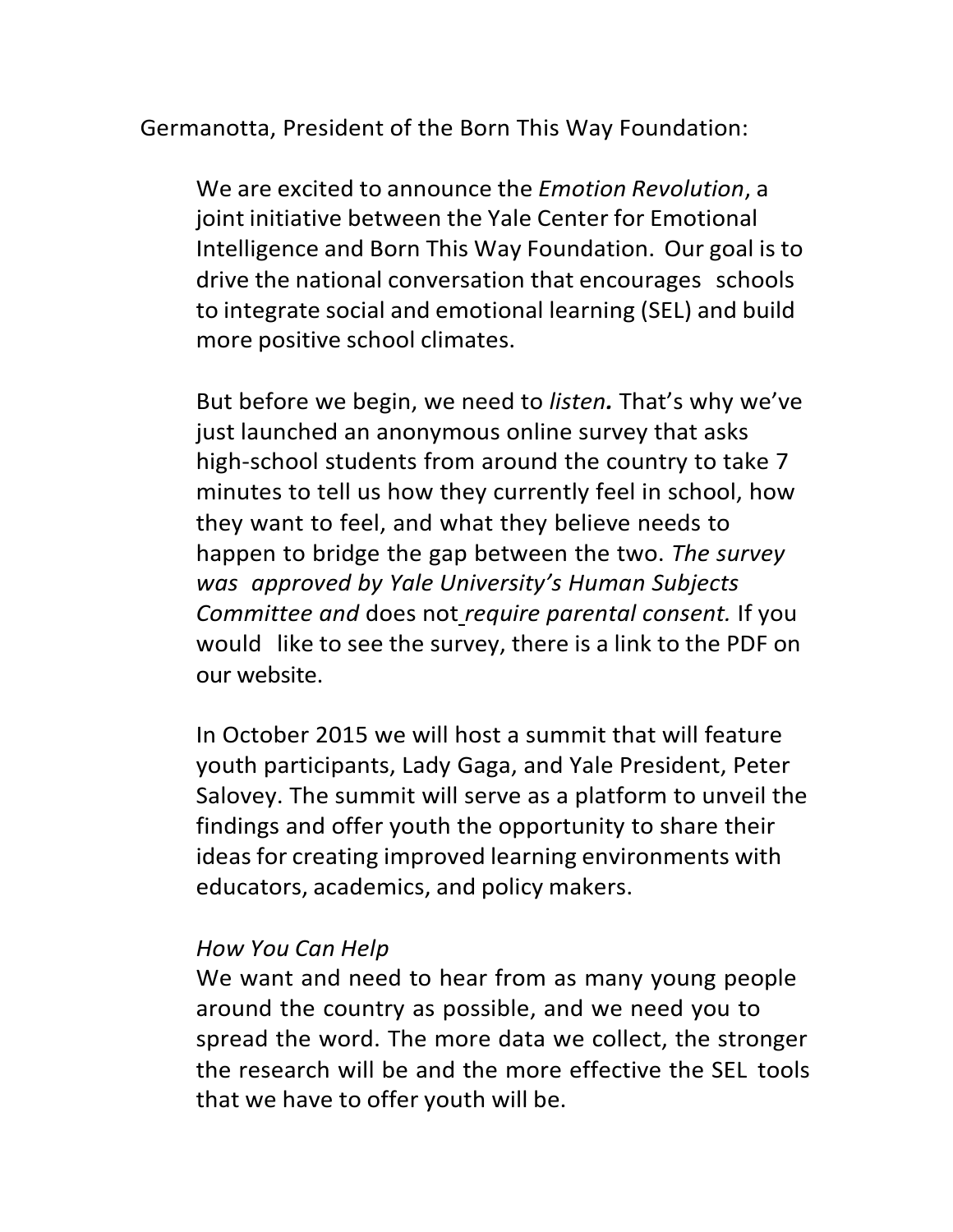In your role as an educator, we're certain that you've witnessed how emotions matter in schools. For this reason, we would like to partner with you in this national movement. Please share the survey with students in your district, school, or students and encourage them to participate. Here is everything you need to get started:

*Emotion Revolution website:*

[www.ei.yale.edu/what-we-do/emotion-revolution/](http://www.ei.yale.edu/what-we-do/emotion-revolution/)

You can access the BTWF emotion evolution website from [www.emotionrevolution.org.](http://www.emotionrevolution.org/) Some schools had trouble opening this page so we created access through Yale.

*A toolkit (logos, social messages) for your outreach efforts can be found here:*

https://docs.google.com/document/d/17vV6A60WC4d u5ewSFYWWP1fWPkMGhS0O\_entl-jT-s8/edit?pli=1

*The direct link to the survey is here until June 15:*

[www.tinyurl.com/emorev2015](http://www.tinyurl.com/emorev2015)

The need for an Emotion Revolution has never been greater. For the first time in history, high school-age youth are feeling more stressed than adults. Left unchecked, such emotions impair their health, interfere with learning, and hinder prospects for future success. We are committed to reversing these trends.